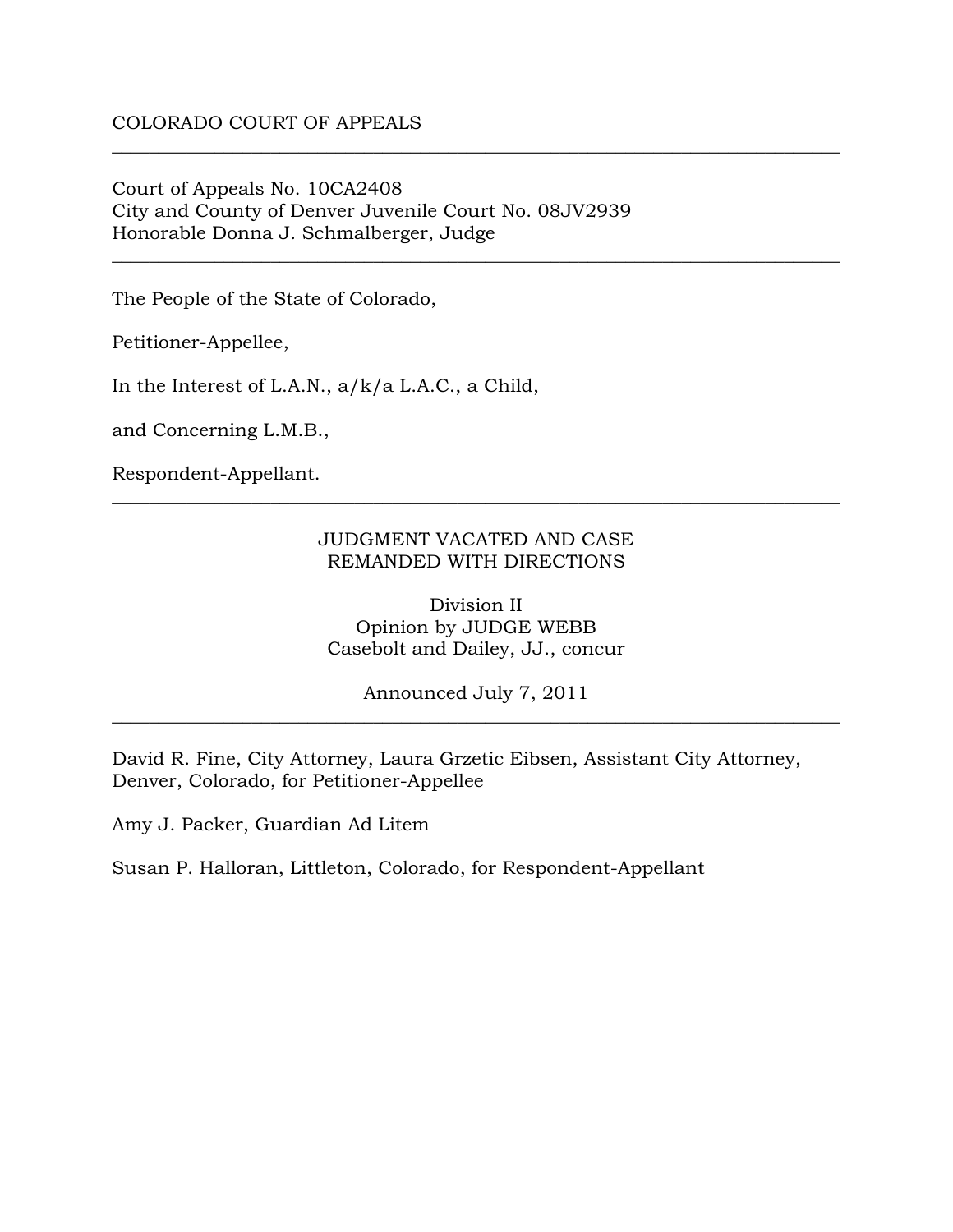In this dependency and neglect proceeding, L.M.B. (mother) appeals from the judgment terminating her parent-child legal relationship with L.A.N., also known as L.A.C. (the child). Mother contends, and we agree, that the judgment must be vacated because the notice requirements of the Indian Child Welfare Act of 1978, 25 U.S.C. §§ 1901-1963 (the ICWA), were not met. Therefore, we vacate the judgment and remand for further inquiry and proper notice as provided in this opinion. However, because the child may not be eligible for tribal membership, or even if she is, the case may not be transferred to a tribal court, we also address mother's contention that the court erred by denying her request for production of the file of the child's therapist. We further conclude that the court erred in denying mother's request, and that a remand is needed to address this issue.

## I. Introduction

The Denver Department of Human Services (DDHS) received a referral regarding L.A.N., then seven years old, on December 9, 2008. Staff at Children's Hospital reported that the child had been brought to the hospital because of out-of-control behavior and suicidal statements; mother had refused their treatment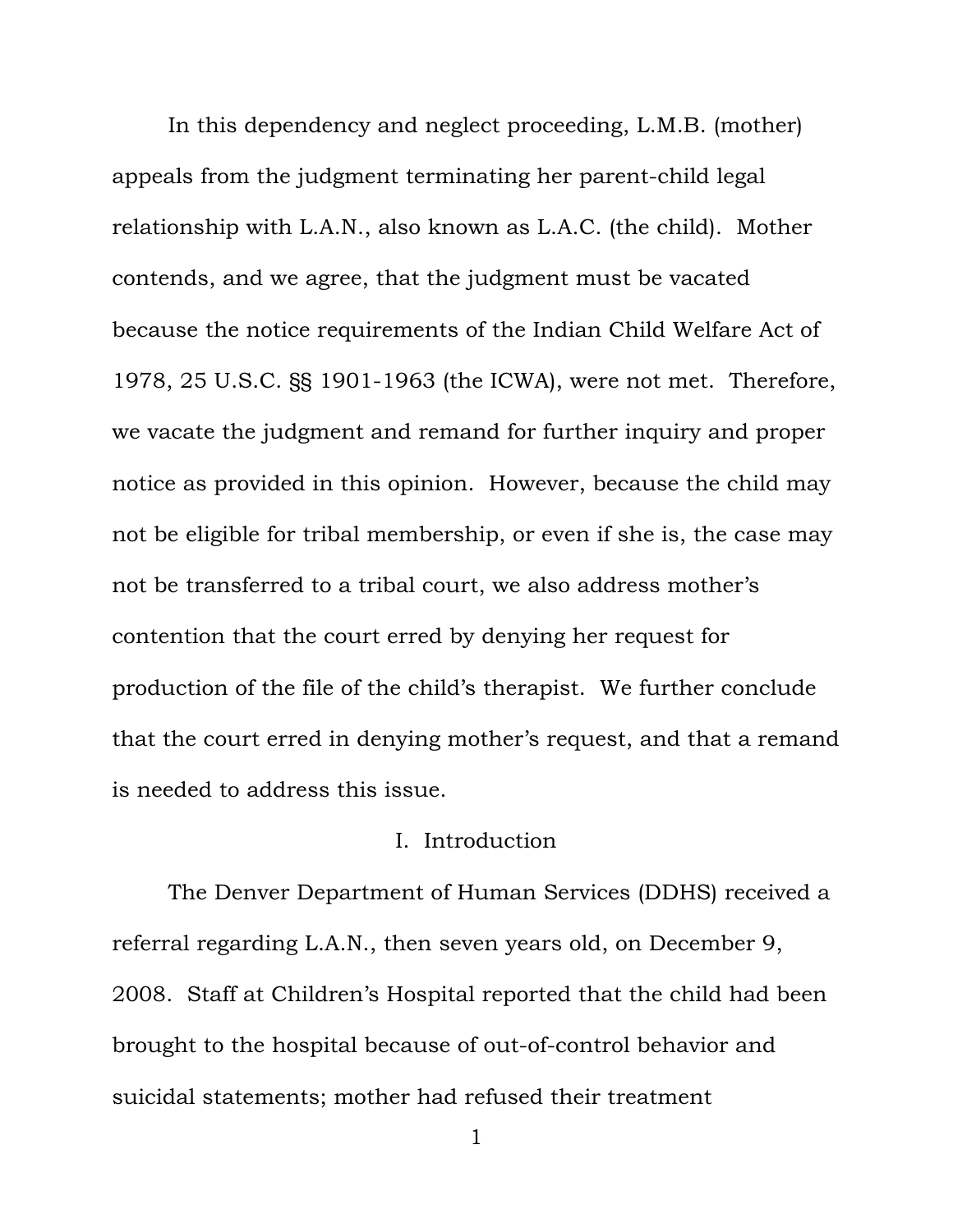recommendations; and, when told that transfer of the child to a mental health facility was being considered, she had attempted to flee with the child.

A judge's hold was placed on the child, and on December 12, DDHS filed a petition in dependency and neglect. Upon release from the hospital, the child was placed in the custody of her maternal aunt. The aunt hired Kris Newland (the therapist) to provide therapy for the child. The therapist began working with the child in April 2009 and continued to do so after the child was placed in the care of her maternal grandparents.

Based on mother's no fault admission, on March 11, 2009, the child was adjudicated dependent and neglected as to mother. A treatment plan was adopted for mother a month later. Among other things, it required mother to secure and maintain legal employment; secure safe housing for herself and the child; show her understanding of the needs of the child; participate in parenting classes and apply the information learned during visits with the child; undergo a mental health evaluation and demonstrate her ability to meet the child's needs as well as her own; and obtain anger management treatment.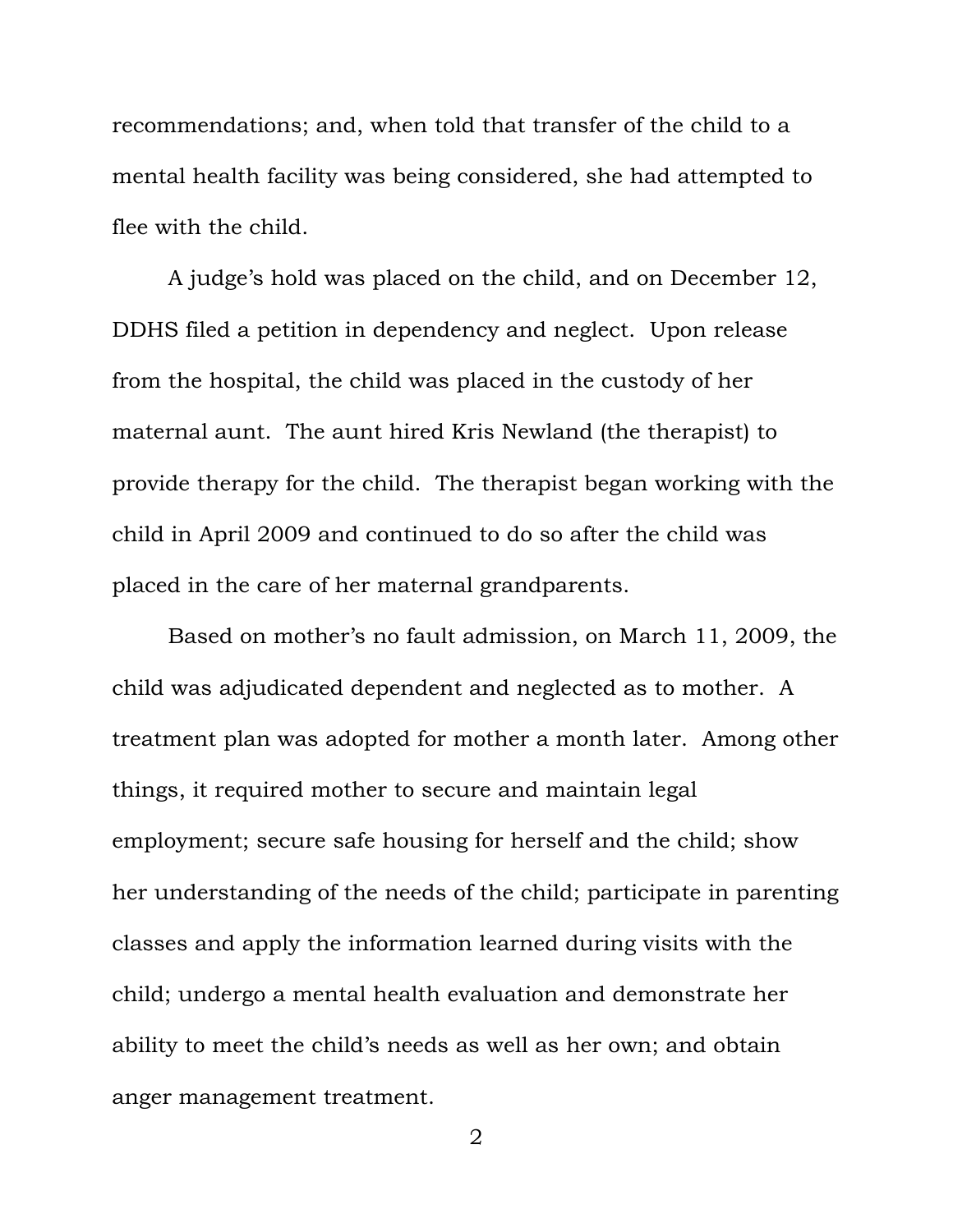Mother worked on her treatment plan for almost two years. In November 2010, the court found that mother had not successfully achieved many of the plan's objectives: she had not achieved stable housing and an adequate income; she had completed parenting classes but had not shown appropriate parenting on a regular basis during her visits with the child; she had not put the child's needs ahead of her own; and, although she had obtained a mental health evaluation and participated in individual therapy, she had not overcome her anger management problem. After concluding that mother was not fit to parent the child and not likely to become fit within a reasonable time, the court terminated her parental rights.

# II. ICWA Compliance

Mother first contends the juvenile court erred in failing to ensure that the notice requirements of the ICWA were met. She points out the record does not show that any notice was sent to the Cherokee Nation of Oklahoma after the court was informed that she was affiliated with that tribe, or that any determination was made as to whether the child's biological father, S.J.C., had any Indian heritage. The judgment must be vacated because of these deficiencies.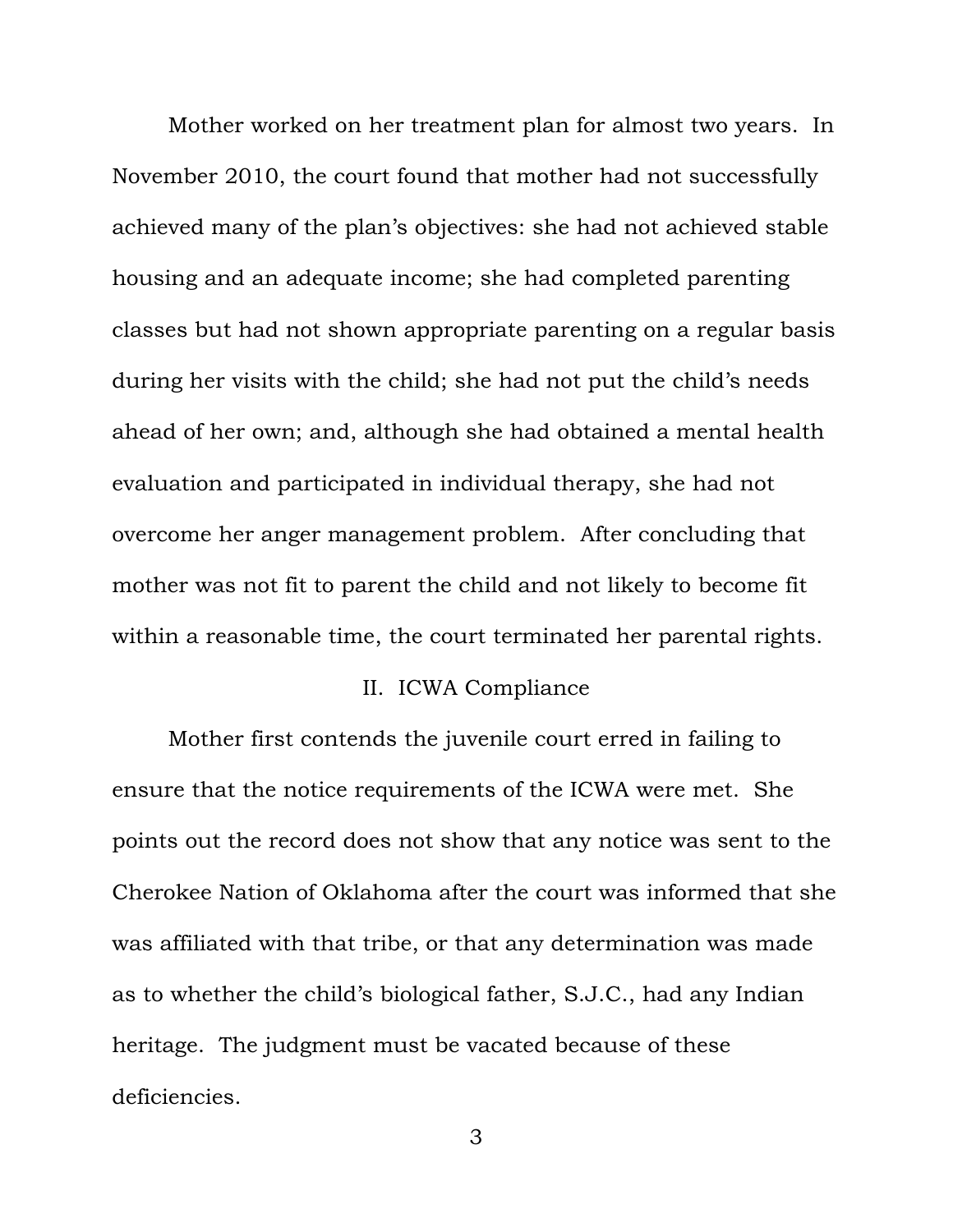The ICWA was enacted because of a concern about the involuntary separation of "alarming numbers" of Indian children from their families for placement in non-Indian homes or institutions. *B.H. v. People in Interest of X.H.*, 138 P.3d 299, 301 (Colo. 2006) (citing *Mississippi Band of Choctaw Indians v. Holyfield*, 490 U.S. 30, 32 (1989)). To ensure that Indian children will be placed within the Indian community whenever possible, the ICWA provides that, if the state knows or has reason to believe that

an Indian child is involved in a proceeding that may result in placing the child in foster care or terminating parental rights, the state must provide notice to the child's tribe of the pending proceedings. 25 U.S.C. § 1912(a).

Section 19-1-126, C.R.S. 2010, sets forth procedures for compliance with the ICWA in dependency and neglect (D & N) actions and other proceedings involving the custody of children in Colorado courts. Under section 19-1-126(1)(a)-(b), C.R.S. 2010, the petitioning or filing party must "[m]ake continuing inquiries to determine whether the child who is the subject of the proceeding is an Indian child" and, if so, determine the identity of the child's tribe and provide notice of the proceeding to that tribe. Under section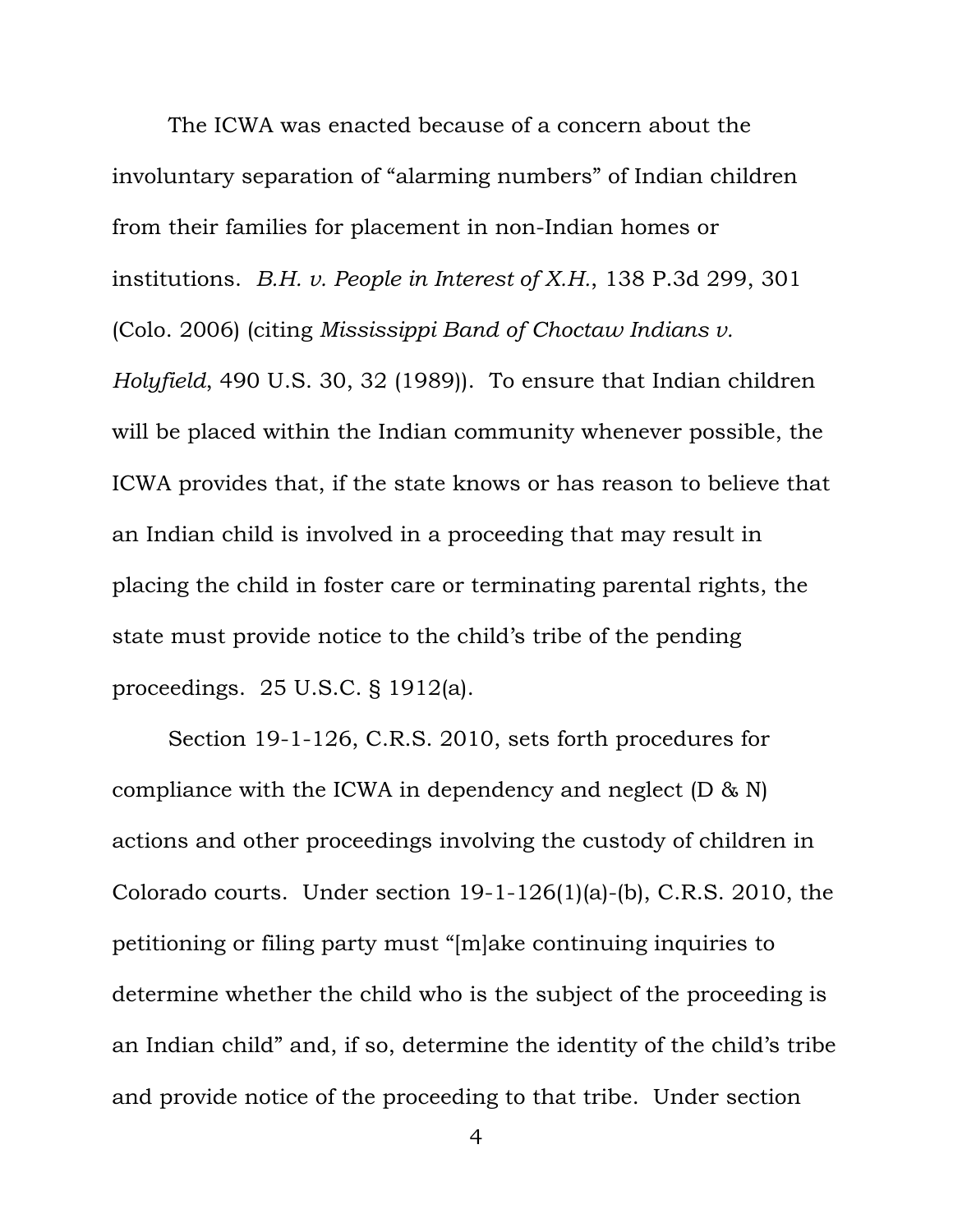19-1-126(2), C.R.S. 2010, if the initial pleading in such a case does not disclose whether the child who is the subject of the proceeding is an Indian child, the court must inquire of the parties at the first hearing whether the child is an Indian child and, if so, whether the parties have complied with the procedural requirements of the ICWA.

Tribal membership is not defined in the ICWA; rather, membership for the purposes of the ICWA is left to the control of each individual tribe. Thus, "sufficiently reliable information of virtually any criteria upon which membership might be based must be considered adequate to trigger the notice provisions of the Act." *B.H.*, 138 P.3d at 303-04.

Whether the notice requirements of the ICWA were satisfied is a question of law, which this court reviews de novo. *People in Interest of T.M.W.*, 208 P.3d 272, 274 (Colo. App. 2009).

Here, mother first appeared in court on December 15, 2008. As required by section 19-1-126(2), the magistrate inquired whether she was registered or eligible to be registered in a federally recognized Indian tribe. Mother explained that her family did not have "the roll number" needed to establish membership in the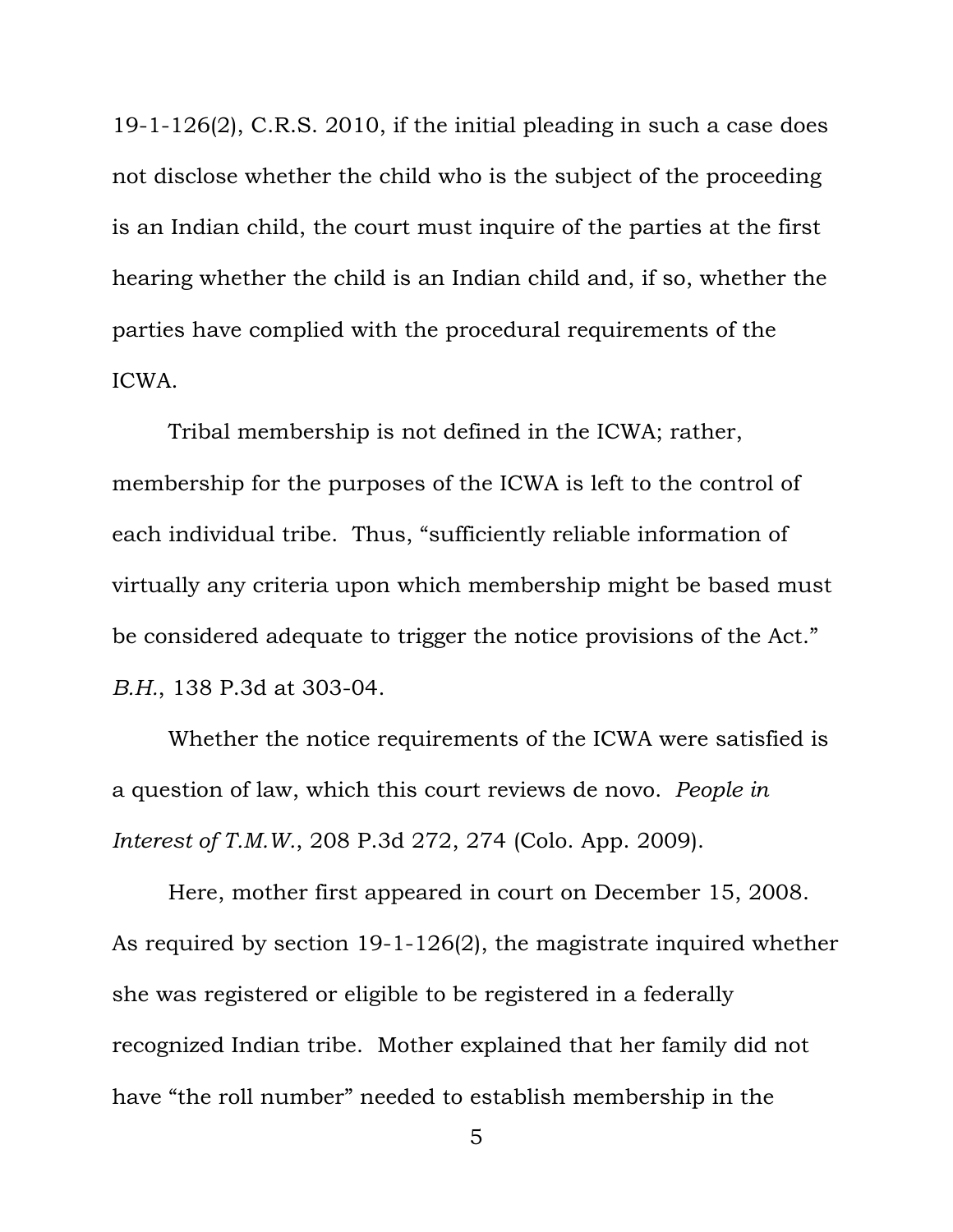Cherokee Nation, but the tribe had been working with members of her family to try to find the roll number. Based on mother's report, the magistrate determined, "[W]e need to send notice to the Cherokee Nation in Oklahoma." However, DDHS did not comply with the magistrate's order.

Instead, in August 2009 – eight months after the magistrate directed that notice should be given – DDHS filed a motion requesting a finding that the case was not subject to the ICWA. The motion was supported by the affidavit of a caseworker stating that in June, he had discussed the question of mother's Indian heritage with the maternal grandparents, who told him, "If we have any Indian heritage it would be at a very small percentage, no one in our family was ever registered with any tribe." Although the record does not include a ruling on this motion, DDHS never gave notice to the Cherokee Nation. Further, the record does not indicate that DDHS inquired about possible Indian heritage among the child's paternal relatives after father was located, or that the court ever inquired whether the child might be an Indian child based on paternal Indian heritage.

We reject DDHS's assertion that mother did not provide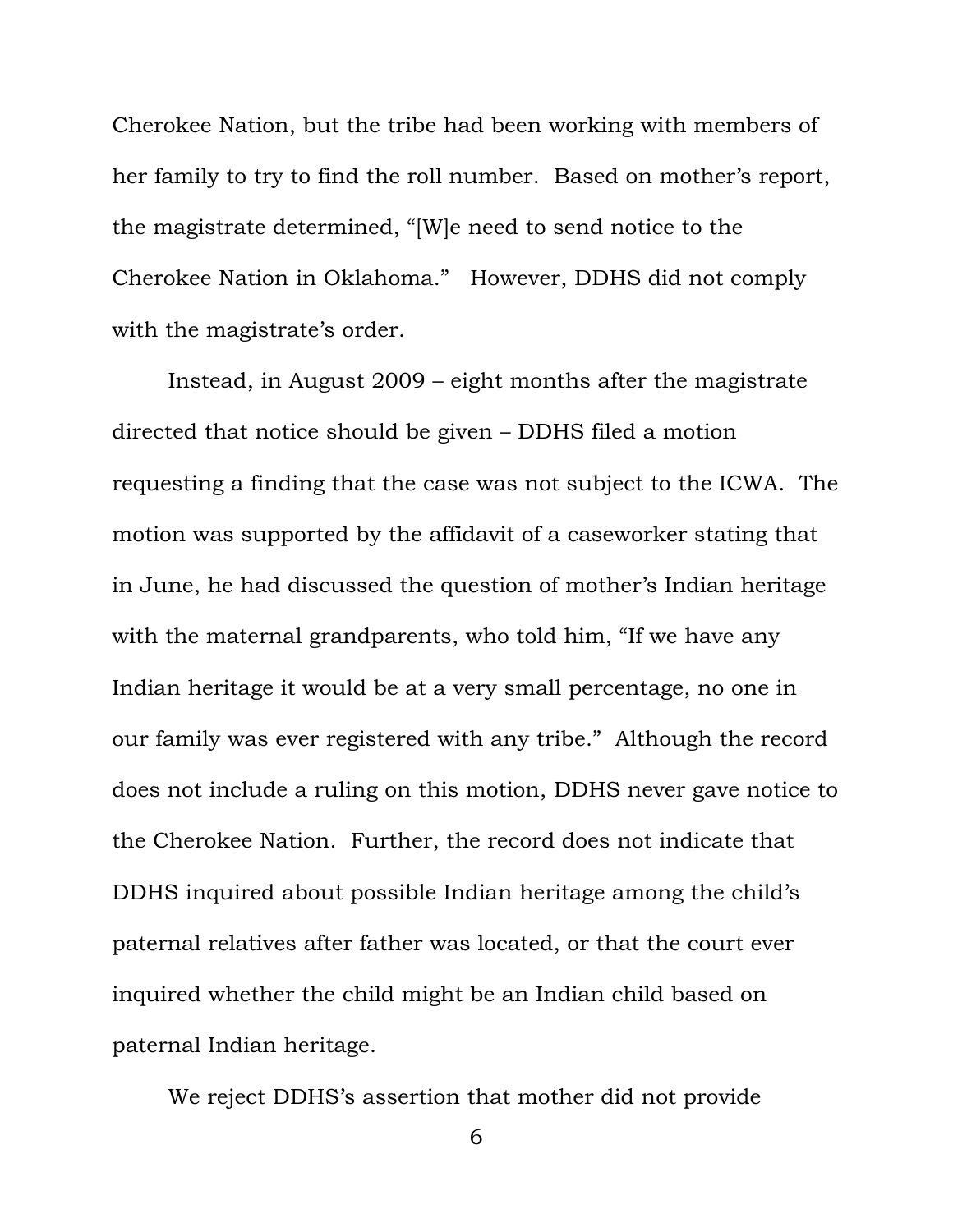sufficient information to trigger the notice requirements of the ICWA. If mother's family succeeded in locating "the roll number" which would establish their eligibility for membership in the tribe, the criteria for membership in the Cherokee Nation might be satisfied for the child as well. Thus, because this information was sufficient to trigger the notice requirements of the ICWA, we conclude that the court erred in failing to confirm that notice was given to the Cherokee Nation, and in failing to ensure that proper inquiry was made as to possible Indian heritage among the child's paternal relatives.

Accordingly, we further conclude that the judgment must be vacated and the case remanded so that notice may be given to the Cherokee Nation and an inquiry may be made among the child's paternal relatives as to possible Indian heritage on that side of her family. If the child's paternal relatives provide information sufficient to trigger the notice provisions of the ICWA with respect to other tribes, those tribes must be given notice as well.

III. Request for Production of Therapist's File

Mother next contends the juvenile court erred when it denied her request for production of the therapist's file. Reviewing for an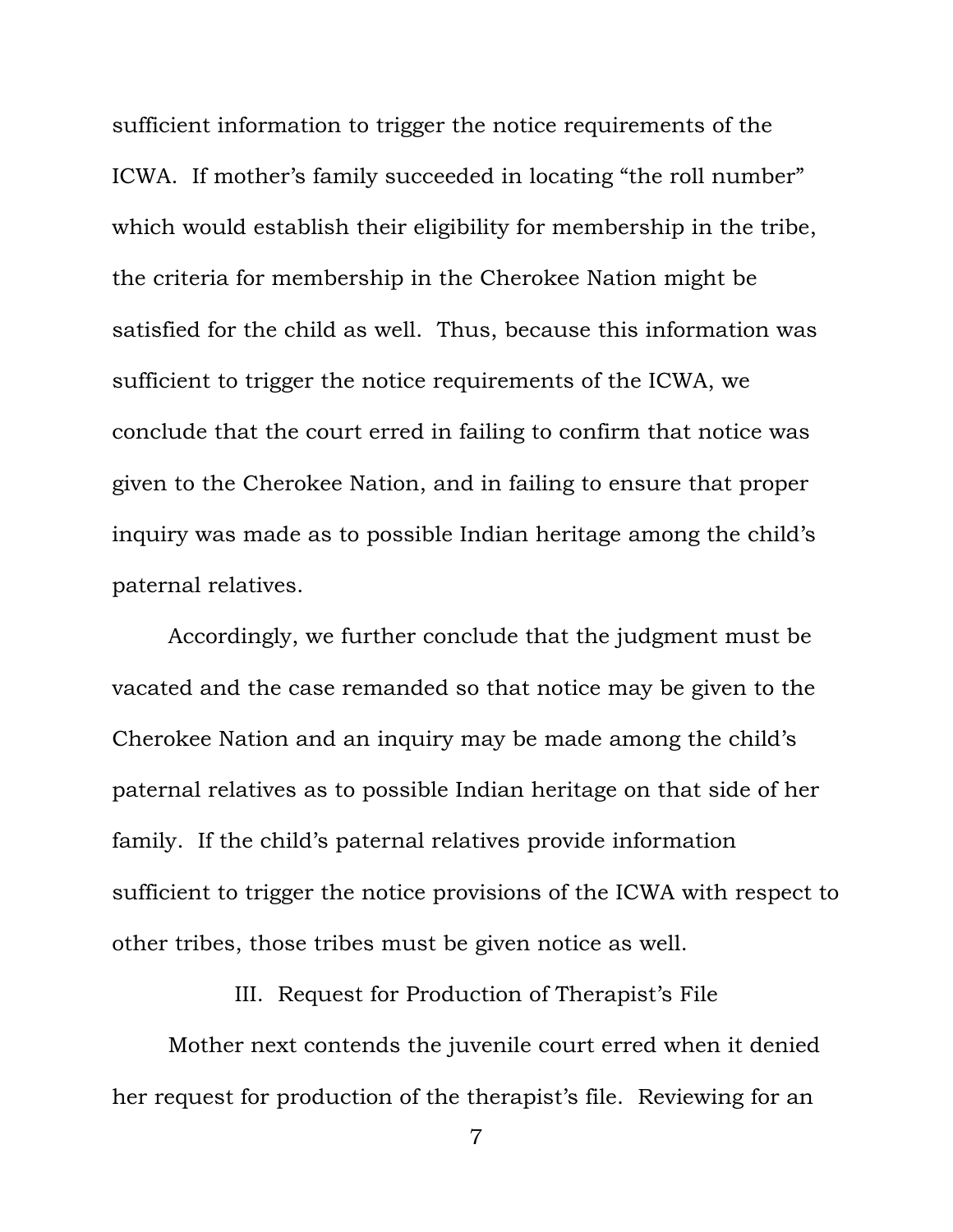abuse of discretion, *see, e.g.*, *In re Marriage of Amich*, 192 P.3d 422, 424 (Colo. App. 2007), we agree that she was entitled to at least a portion of this file, and therefore conclude that further proceedings are needed on this issue.

## A. Background

The therapist continued to treat the child through the termination hearing that took place in October 2010, at which she testified as a witness for DDHS. During that time, the DDHS caseworker provided her with background information regarding the events that had brought the child to the attention of the state. In turn, she reported disclosures made by the child to the caseworker and the guardian ad litem (GAL). She also participated in a DDHS team decision-making meeting.

In June 2009, DDHS told the court that the therapist had verbally reported her opposition to returning the child to mother's care. In July 2010, the court asked her for a "general update" and sought her opinion whether visitation should be increased and whether visits should be unsupervised. She provided information on the child's progress in therapy and opined that visitation should not be increased.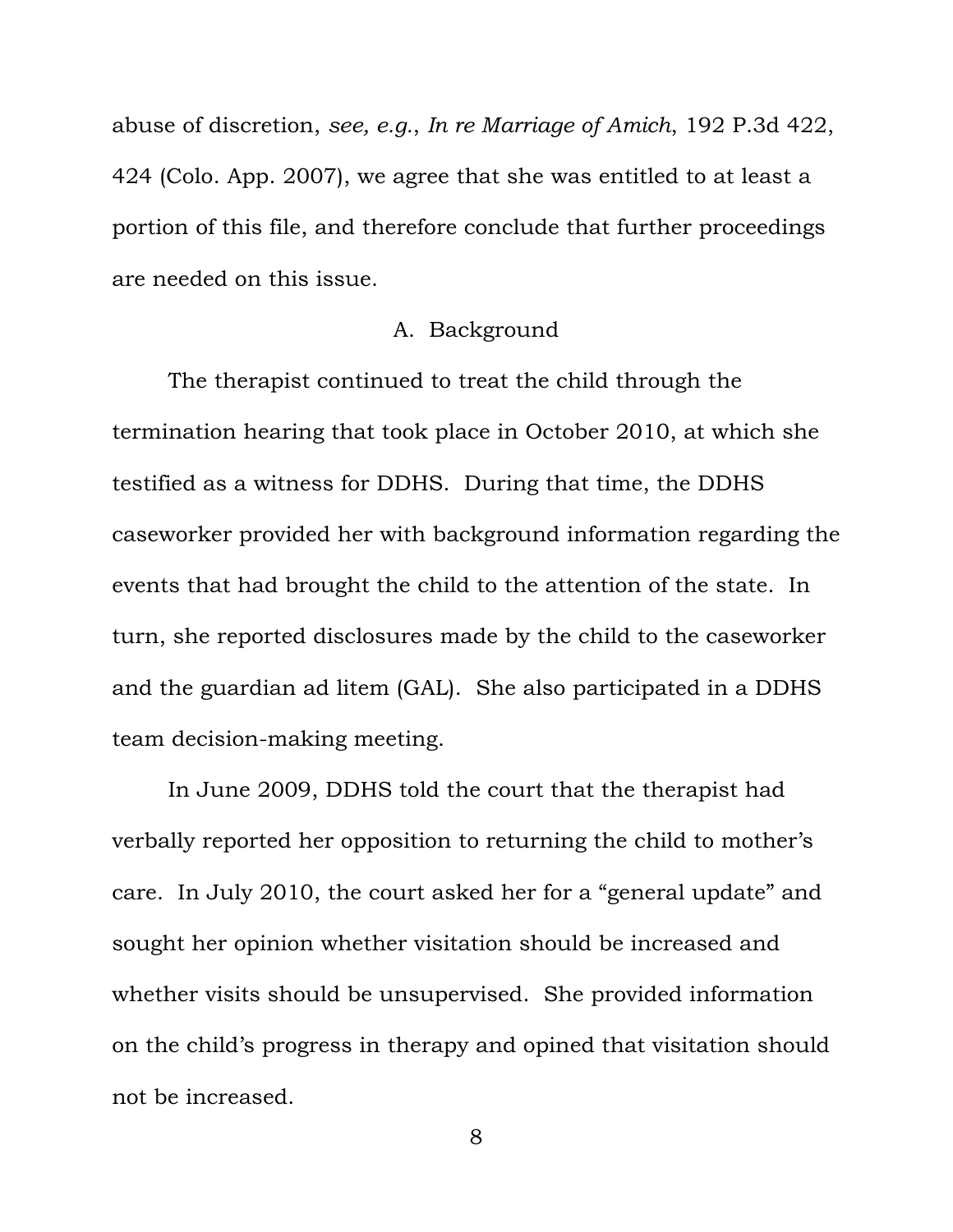On February 18, 2010, after having worked with the child for approximately ten months, the therapist submitted a letter to the GAL to "share some of [her] observations" regarding the case. Although she did not explicitly recommend against reuniting the child with mother, she described a number of "concerns" that she had about the child's welfare were that to occur. She described the child's slow progress in therapy and expressed doubt about the ability of mother and D.M.B. (stepfather) to meet the child's needs. She quoted statements the child made during therapy that the child did not want to go home to mother. She also repeated the child's description of incidents that had occurred while the child was in mother's care, as well as the child's generally negative feelings about living with mother and stepfather.

 The GAL provided the therapist's letter to the court and each of the other parties. The court had not authorized her to do so, nor had the court, at that time, ruled on privilege waiver. The GAL did not attempt to reserve the privilege between the child and the therapist.

In June 2010, mother's attorney subpoenaed the therapist for a deposition and to produce her "entire case file," including notes,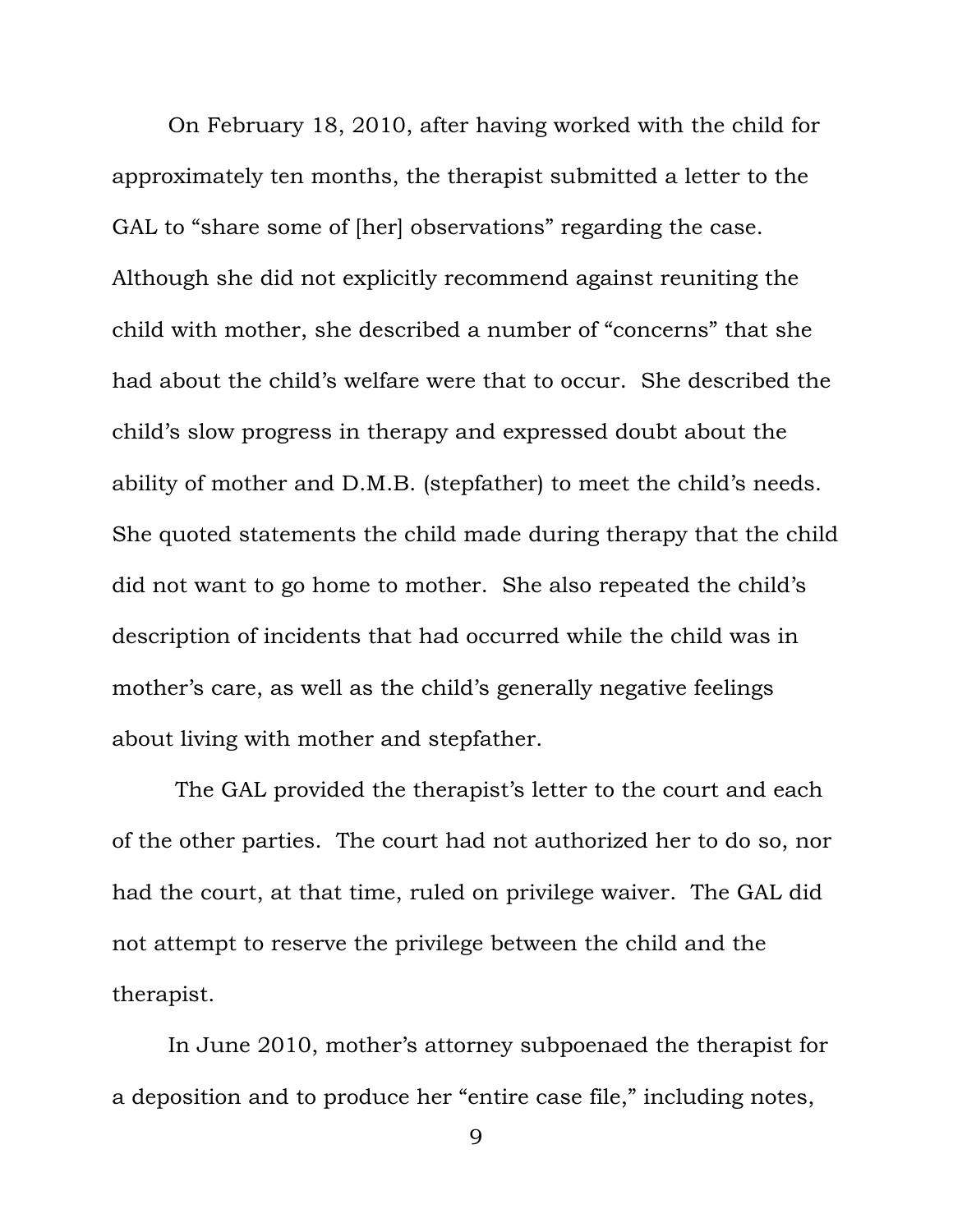documents, and video and audio records of treatments. The therapist moved to quash the subpoena. As pertinent here, she argued that the subpoena sought information and documents that were privileged under section 13-90-107(1)(g), C.R.S. 2010, which prohibits the examination of a psychotherapist without the consent of the client as to communications made or advice given during the course of the professional employment. Mother responded that any privilege was implicitly waived because the mental condition of the privilege holder (the child) was at issue, the child's progress in therapy was "outcome-determinative" of mother's parental rights, and access to the therapist's records was necessary to determine the basis for the information, opinions, and conclusions set forth in the therapist's letter to the GAL.

At a hearing on the motion to quash, after the therapist and mother presented their arguments, the court invited DDHS and the GAL to state their positions. The GAL, with the support of DDHS, expressed concern that a "problem" might result if the child realized that everything she had said to the therapist could be disclosed to mother.

The court then found that the child was not competent to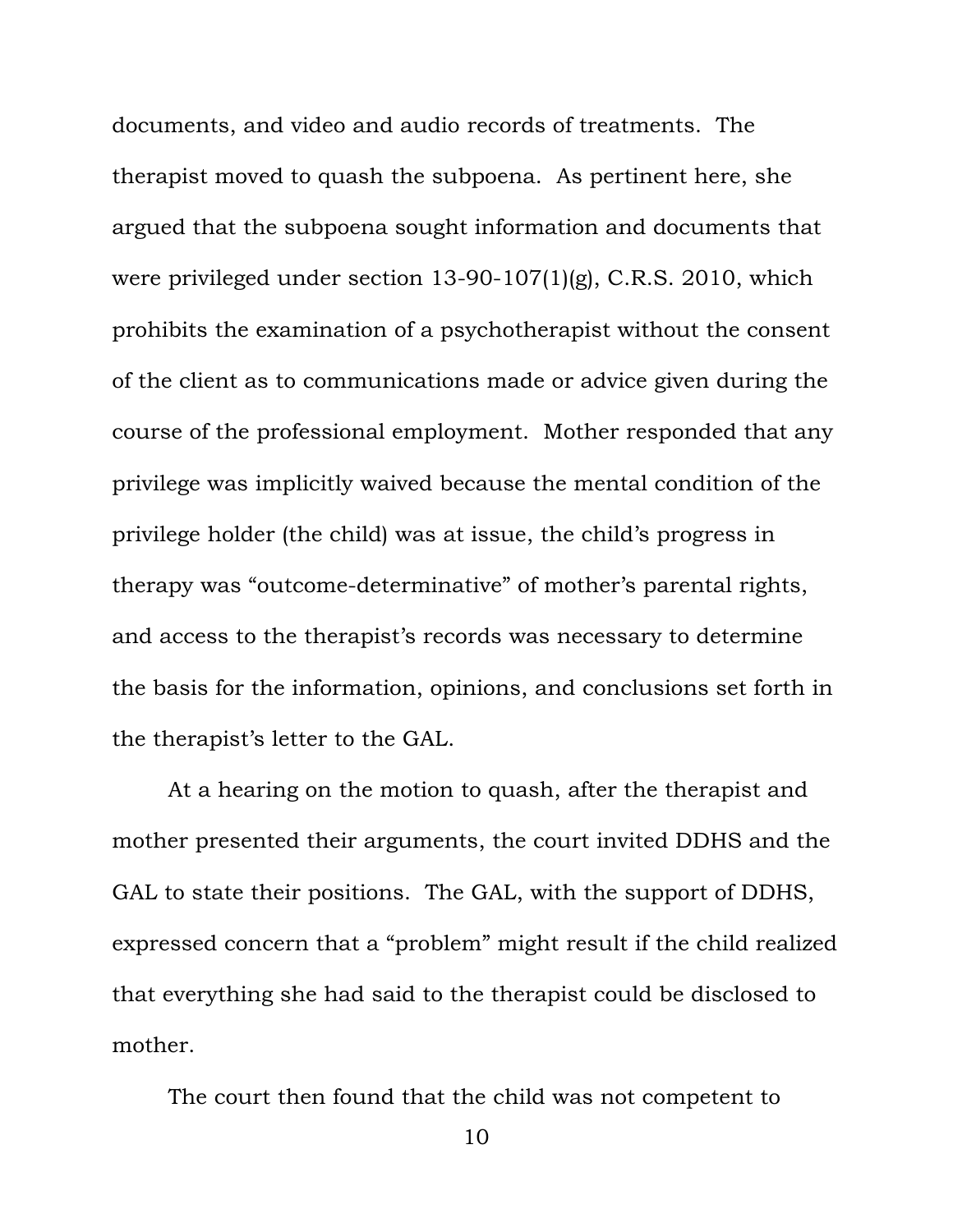waive her own privilege; mother could not waive it because in opposing termination of her parental rights, her interests could be adverse to those of the child, which she does not dispute on appeal; and neither the DDHS caseworker nor the GAL was in a position to waive it, even if so inclined. Nevertheless, the court concluded that by allowing and encouraging the therapist to make statements in court to update the court on the child's therapy, it had authorized a limited waiver of the privilege. Without addressing either the GAL's circulation of the letter or the disclosure of information from the therapist by DDHS, the court ordered the therapist to participate in a deposition (or, alternatively, a "chat" with mother's attorney), but not to produce any notes, videotapes, or other records.

After deposing the therapist but before the termination hearing, mother again requested that the court order the release of the therapist's file. Citing CRE 612, she argued that the therapist's notes should be made available because the therapist had reviewed them in preparation for her deposition. She also argued that because the therapist testified to the child's positive comments about mother that were not in the letter, the file should be produced to show the dates and context of these communications.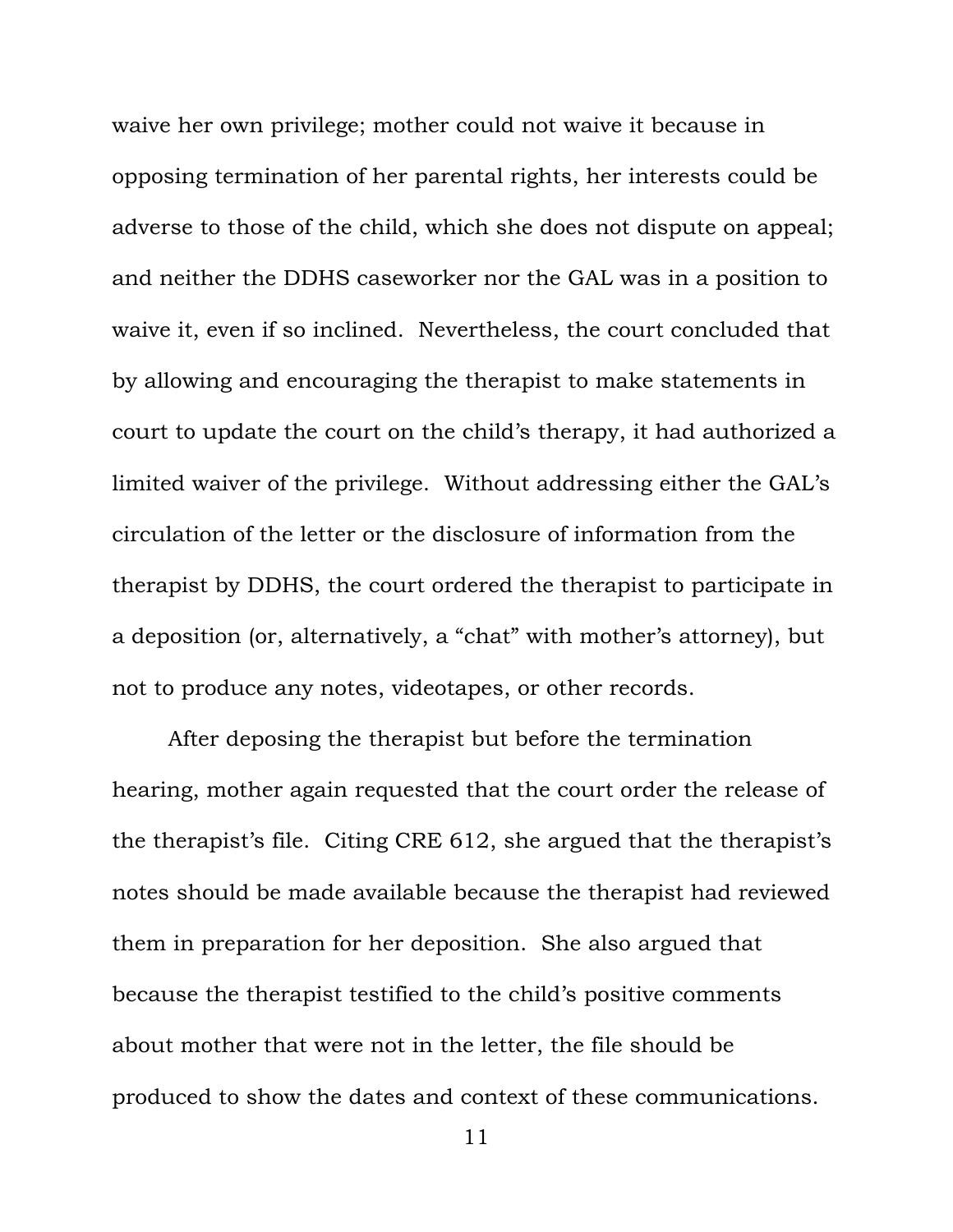At the termination hearing, mother renewed her request for the therapist's file. However, the juvenile court reaffirmed its earlier order that disclosure of the therapist's files was not required under the limited waiver of that privilege which had been made to allow the therapist to update the parties, the other professionals, and the court regarding the child's progress in therapy.

DDHS then called the therapist as its witness. The GAL also asked her questions. The therapist expressed strong doubts about mother's ability to parent the child successfully. She testified that the child had been harmed by the anger and instability in mother's home, and that the child had made statements during therapy indicating that she did not want to be reunited with mother.

# B. Privilege and Waiver

Mother contends the juvenile court erred by depriving her of a fundamentally fair procedure when it received information from the therapist but refused to order production of the therapist's file. She argues that the privilege was waived when the child's mental health was placed in issue by the filing of the D & N action; because the child's rehabilitation "formed the crux of this case," she should have been given access to information about what had gone on in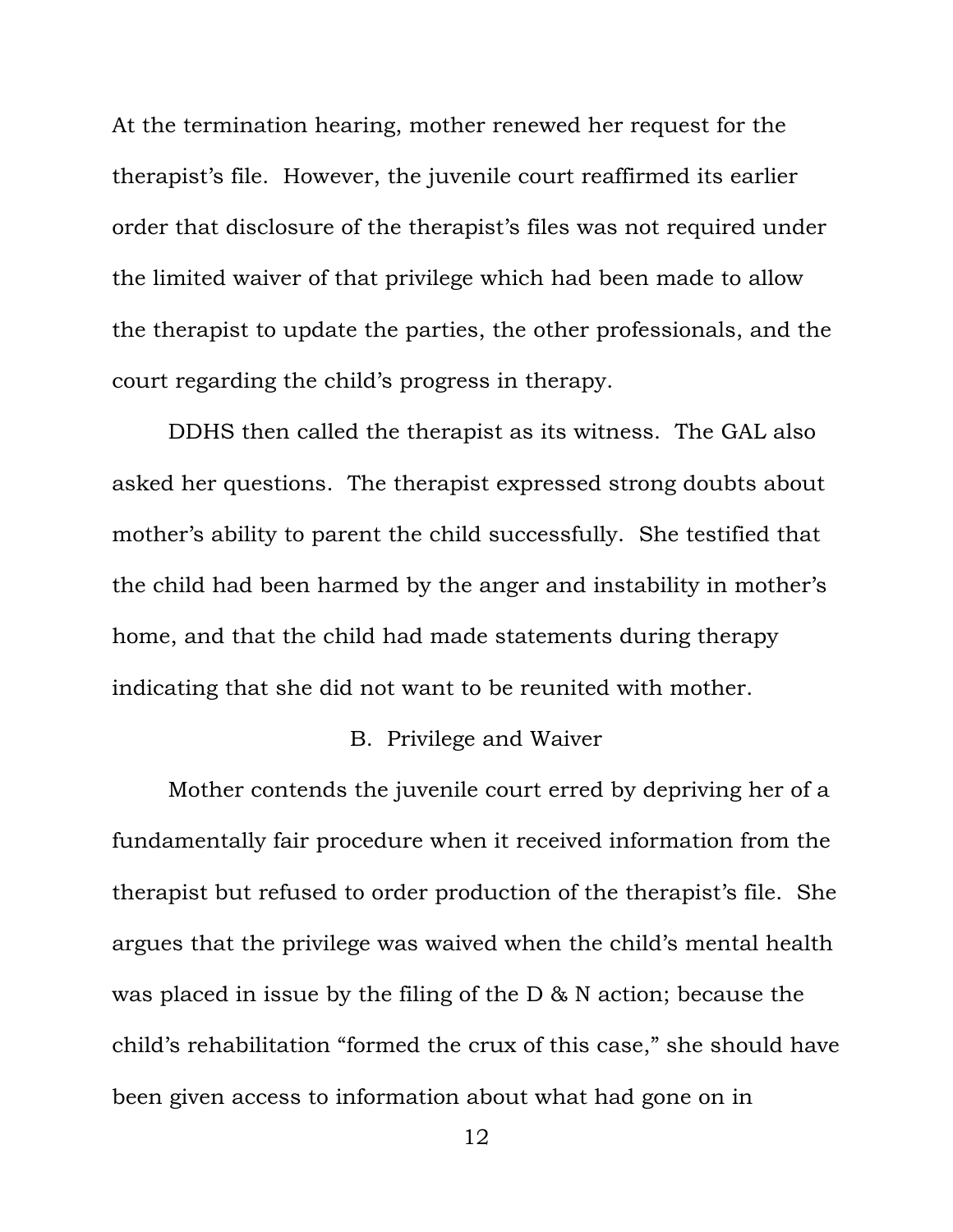therapy; and the child had impliedly waived the privilege when she told the therapist that she did not want to go home to mother. We conclude that because DDHS and the GAL disclosed privileged information which was adverse to mother in seeking to terminate her parental rights, the privilege was waived, and under these circumstances totally denying mother access to the therapist's file deprived her of a fundamentally fair opportunity to protect those rights. Therefore, the trial court abused its discretion.

Section 13-90-107(1)(g) prohibits disclosure of privileged communications between a psychotherapist and the client. When a mental health professional has been retained to assist in litigation, disclosure of privileged information by the mental health professional to the privilege holder's attorney does not waive the privilege because the mental health professional serves as the agent of the attorney. *See Lanari v. People*, 827 P.2d 495, 499 (Colo. 1992) (citing *Miller v. Dist. Court*, 737 P.2d 834, 837-38 (Colo. 1987) (where psychiatrist was retained by client's counsel to assist in preparing his defense, client's statements to the psychiatrist were to be deemed statements to his attorney for purposes of the attorneyclient privilege)).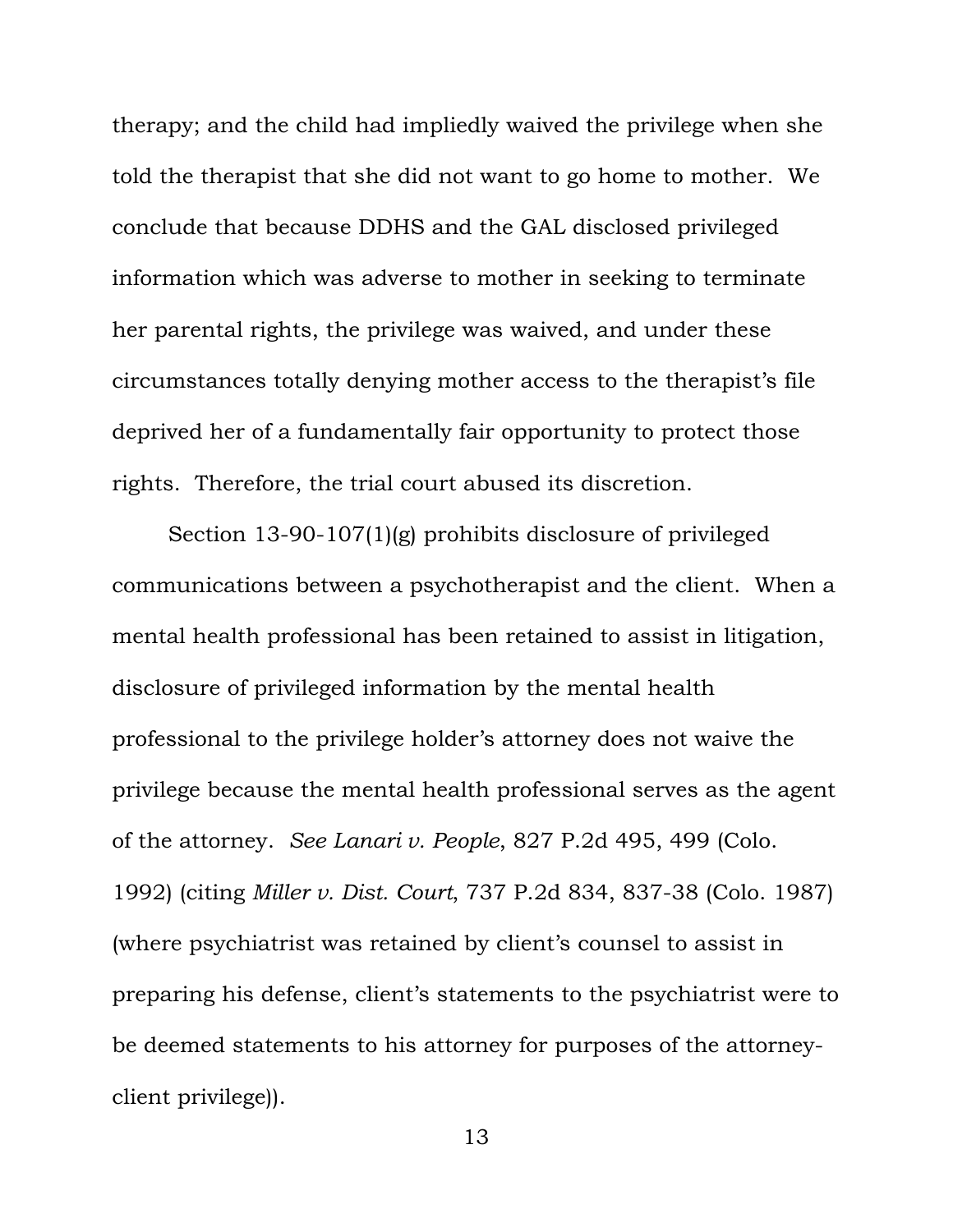However, the privilege is waived when the privilege holder, by words or conduct, has expressly or impliedly forsaken the holder's claim of confidentiality with respect to the information in question. *Clark v. Dist. Court*, 668 P.2d 3, 8 (Colo. 1983). For example, an implied waiver was found when the plaintiffs in a personal injury action requested damages for mental suffering and related costs of psychiatric care. *See Bond v. Dist. Court*, 682 P.2d 33, 38 (Colo. 1984); *see also Mountain States Tel. & Tel. Co. v. DiFede*, 780 P.2d 533, 544 (Colo. 1989) (where a party alleges reasonable reliance on her attorney's statement as an element of claim or defense, to allow the party simultaneously to retain the attorney-client privilege with respect to the communication would be unfair). And in *People in Interest of E.H.*, 837 P.2d 284, 291-92 (Colo. App. 1992), the division held that a mother waived the privilege that had initially protected her communications with a psychologist retained by her attorney to assist in preparing for a termination of parental rights hearing when she called the psychologist to testify and did not request any protective or limiting order concerning the nature or extent of the testimony.

Here, the parties assume, and we agree, that some information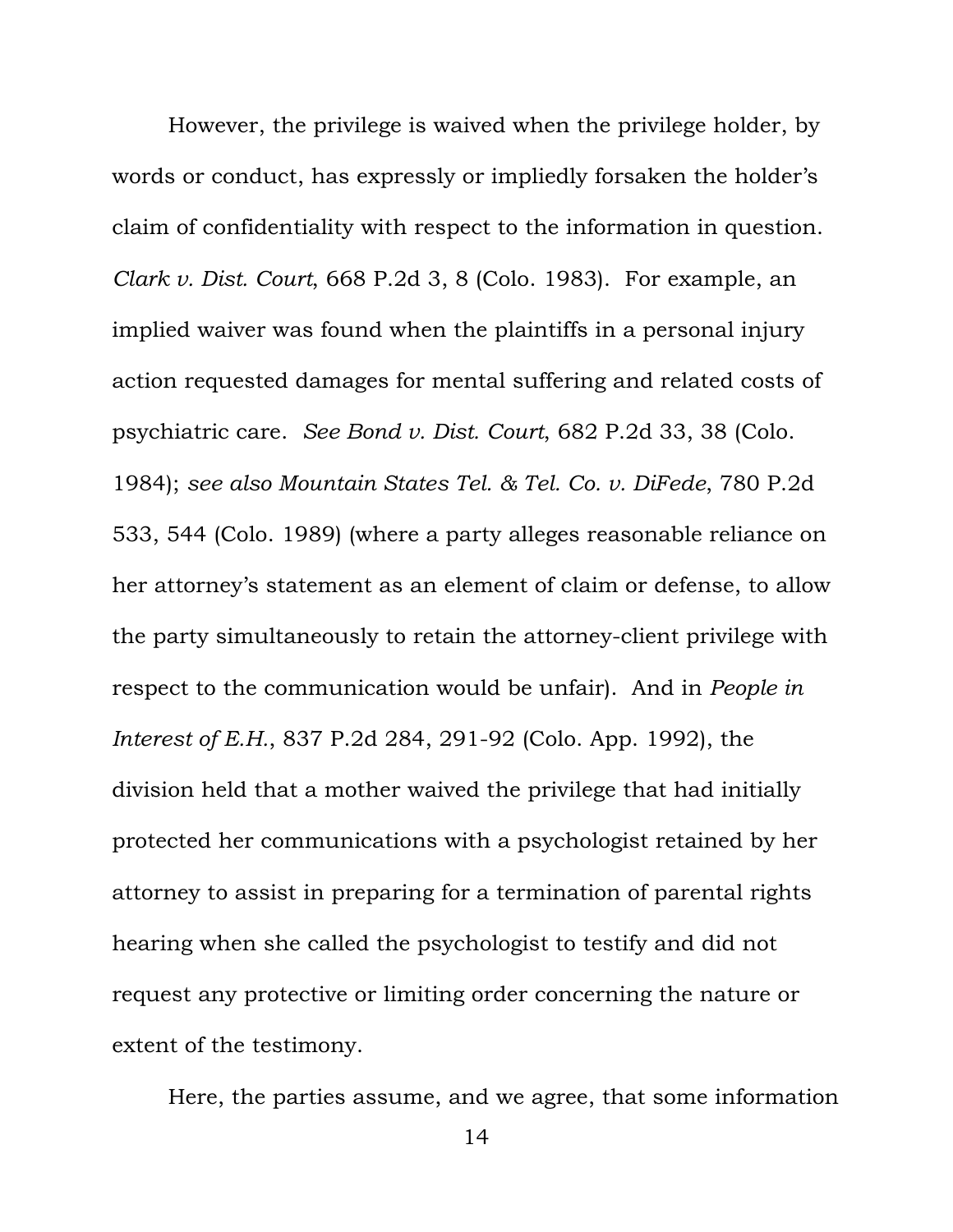in the therapist's file, which is not part of the record, would be privileged. Hence, our concern is whether waiver broader than that determined by the juvenile court occurred based on conduct of a party having authority to do so.

Mother argues that the filing of this D & N action placed the child's mental condition at issue, and therefore impliedly waived the psychotherapist-client privilege. To the extent that this argument could be construed as asserting that the filing of *every* D & N action raises issues concerning the mental condition of each child who is a subject of such an action, and thereby automatically waives the privilege, we reject it as overly inclusive.

While many children may suffer mental or emotional stress as a result of the parental abuse or neglect that justifies state intervention, we cannot conclude that such stress occurs in all D & N cases. For example, some children are separated from their parents at birth. Further, in the tort context, merely referring to mental suffering in the complaint does not alone constitute an implied waiver of the psychotherapist-client privilege. *See, e.g., Johnson v. Trujillo*, 977 P.2d 152, 157 (Colo. 1999) (plaintiff made no independent tort claims for either intentional or negligent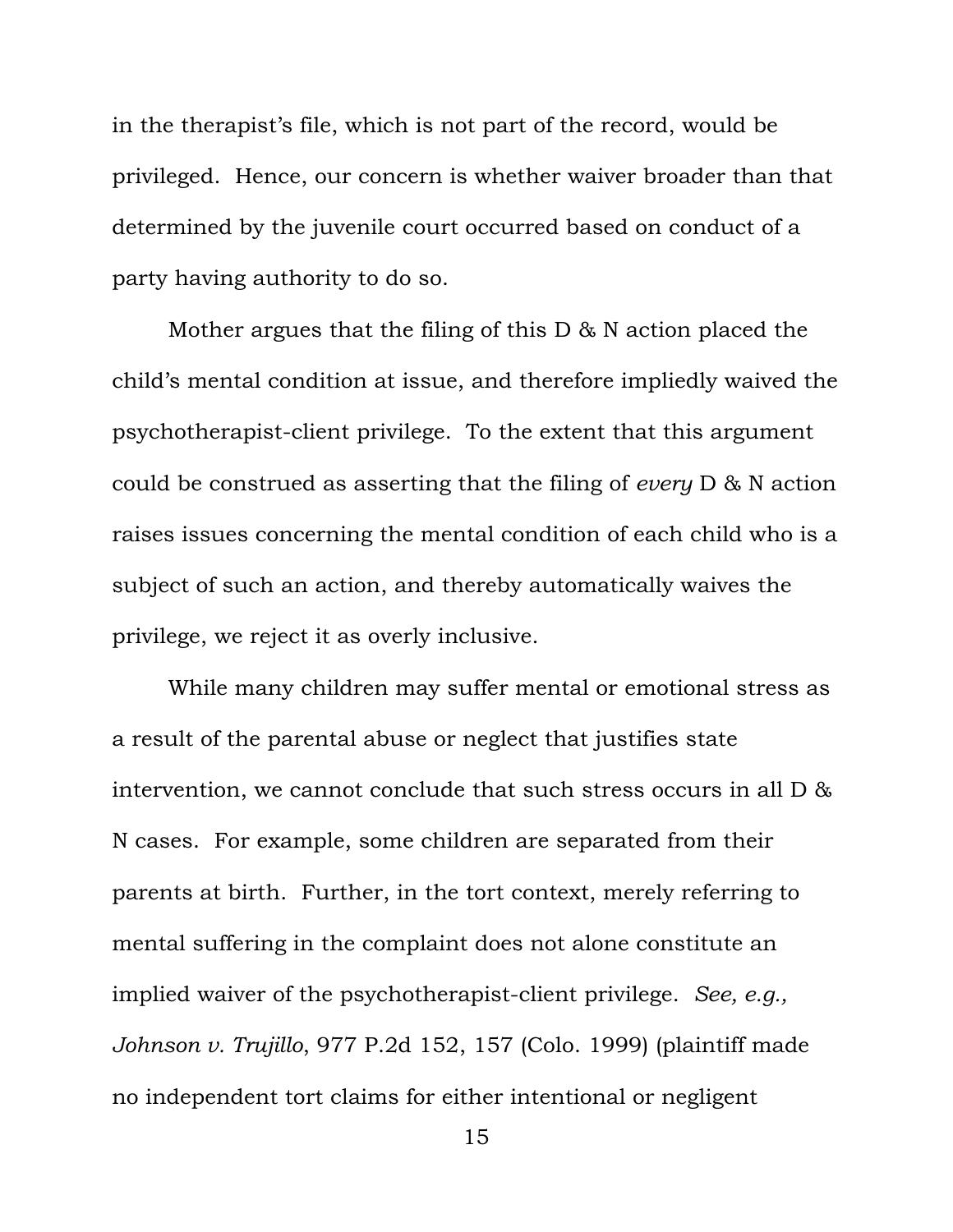infliction of emotional distress and sought no compensation for the expenses incurred in obtaining counseling).

Mother's argument could be read more narrowly: the filing of this particular D & N action waived the privilege because it alleged that immediately before the child was removed from mother's care, the child had been hospitalized for out-of-control, aggressive behavior and suicidal statements. This argument is more consistent with Colorado law on waiver, *see Bond*, 682 P.2d 33, but it ignores the two different purposes for filing a D & N action.

On the one hand, because the proceeding may result in terminating a parent's legal relationship with a child, the court must consider the child's mental and emotional status, the respondent parent's role in causing any mental or emotional problems of the child, and the likelihood that the child will suffer further harm if returned to that parent's care. *See* § 19-3-604(3), C.R.S. 2010 (in considering the termination of the parent-child legal relationship, the court shall give primary consideration to the physical, mental, and emotional conditions and needs of the child, and shall order, if necessary, an evaluation of the child's physical, mental, and emotional conditions); § 19-3-604(2), C.R.S. 2010 (a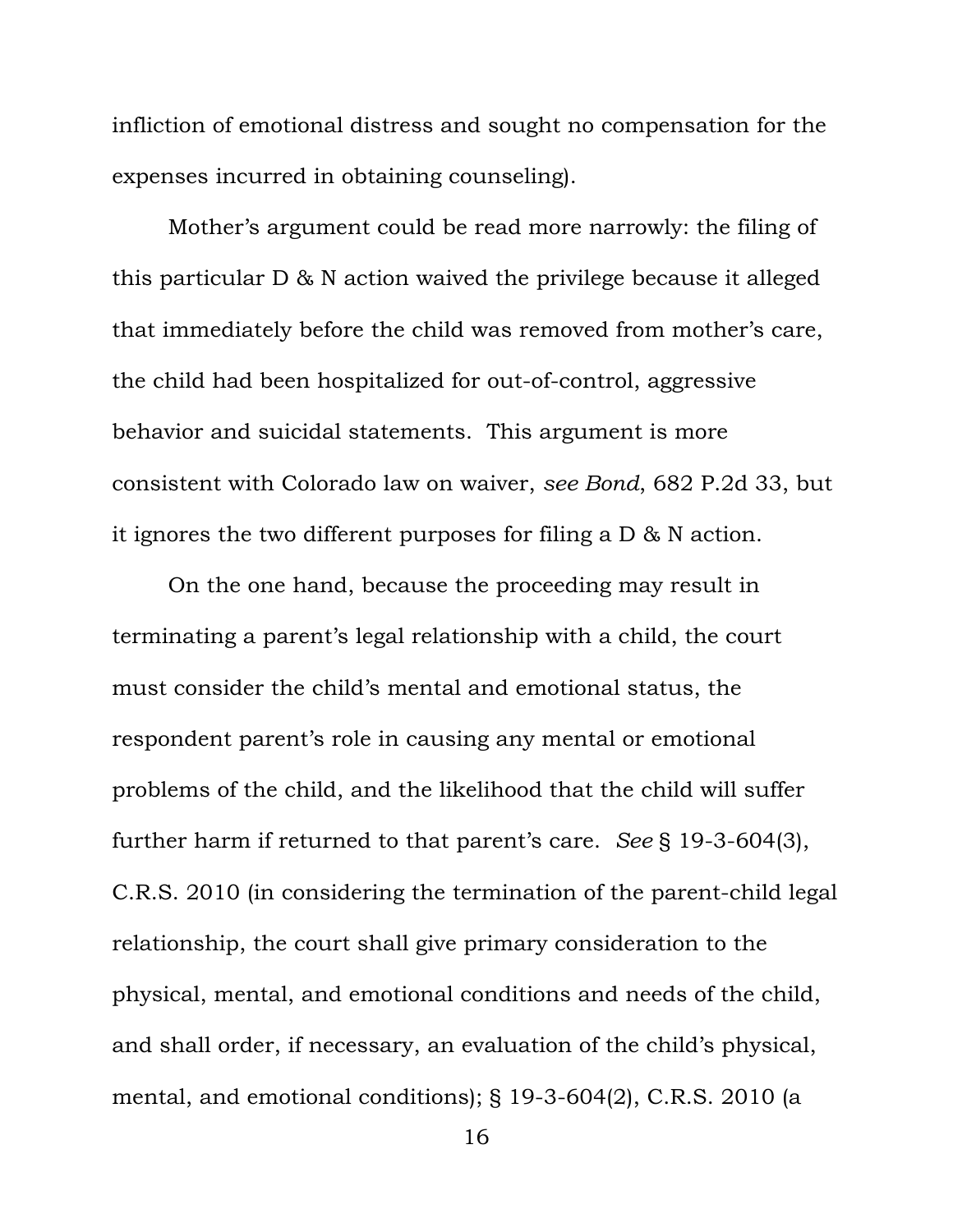parent may be deemed unfit, for the purpose of terminating parental rights, if the court finds that the parent is unable or unwilling to give the child reasonable parental care to include, at a minimum, nurturing and safe parenting sufficiently adequate to meet the child's physical, emotional, and mental health needs and conditions). A mental health evaluation could be probative of these considerations.

On the other hand, during the proceeding, the state, acting as the child's protector, assumes responsibility for the child and undertakes to ensure the child's safety and protect his or her best interests. *See L.G. v. People*, 890 P.2d 647, 654 (Colo. 1995) (under the Children's Code, the State of Colorado acts as *parens patriae* – sovereign guardian – to safeguard the interests of vulnerable children within the state; in keeping with this objective, the paramount concern in a D & N action is to protect the child from any further harm as the result of abuse or neglect). Where, as here, the child is in psychological distress, the state may decide that psychotherapy is needed.

Thus, in a D & N proceeding, a therapist could perform either of two different functions: first, evaluating a troubled child and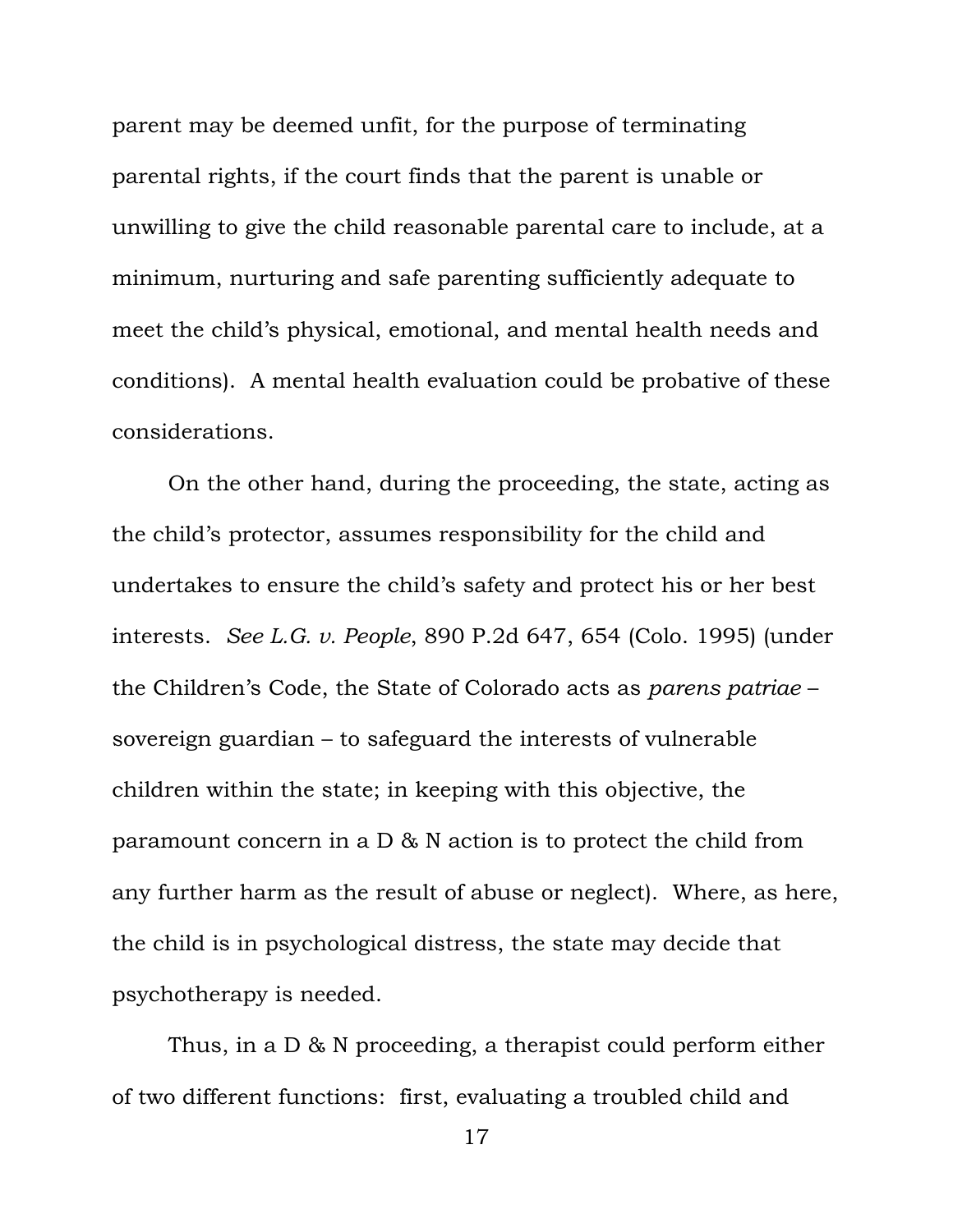providing information to the parties and the court; and, second, treating such a child but not disclosing anything about the therapy. The former role does not create a problem unique to D & N proceedings because, in general, where a therapist evaluates a party for the purpose of providing an opinion in pending litigation, the relationship between the therapist and that party is not privileged. *Cf. B.B. v. People*, 785 P.2d 132, 140 (Colo. 1990). As to the latter role, however, if the therapist provides needed treatment, then finding an implied waiver based solely on the filing of a petition that expressly puts the child's mental health in issue creates a dilemma. Ongoing treatment may be compromised if the confidentiality of the therapist-client relationship cannot be maintained; but unless the child's parents agree to a voluntary treatment plan, the state must file a petition and prove that the child is dependent or neglected to gain the legal authority to provide the child with treatment.

Here, we need not resolve this dilemma by deciding whether such a petition impliedly waives the privilege. Instead, we conclude that DDHS and the GAL expressly waived the privilege because both of them obtained privileged information from the therapist and then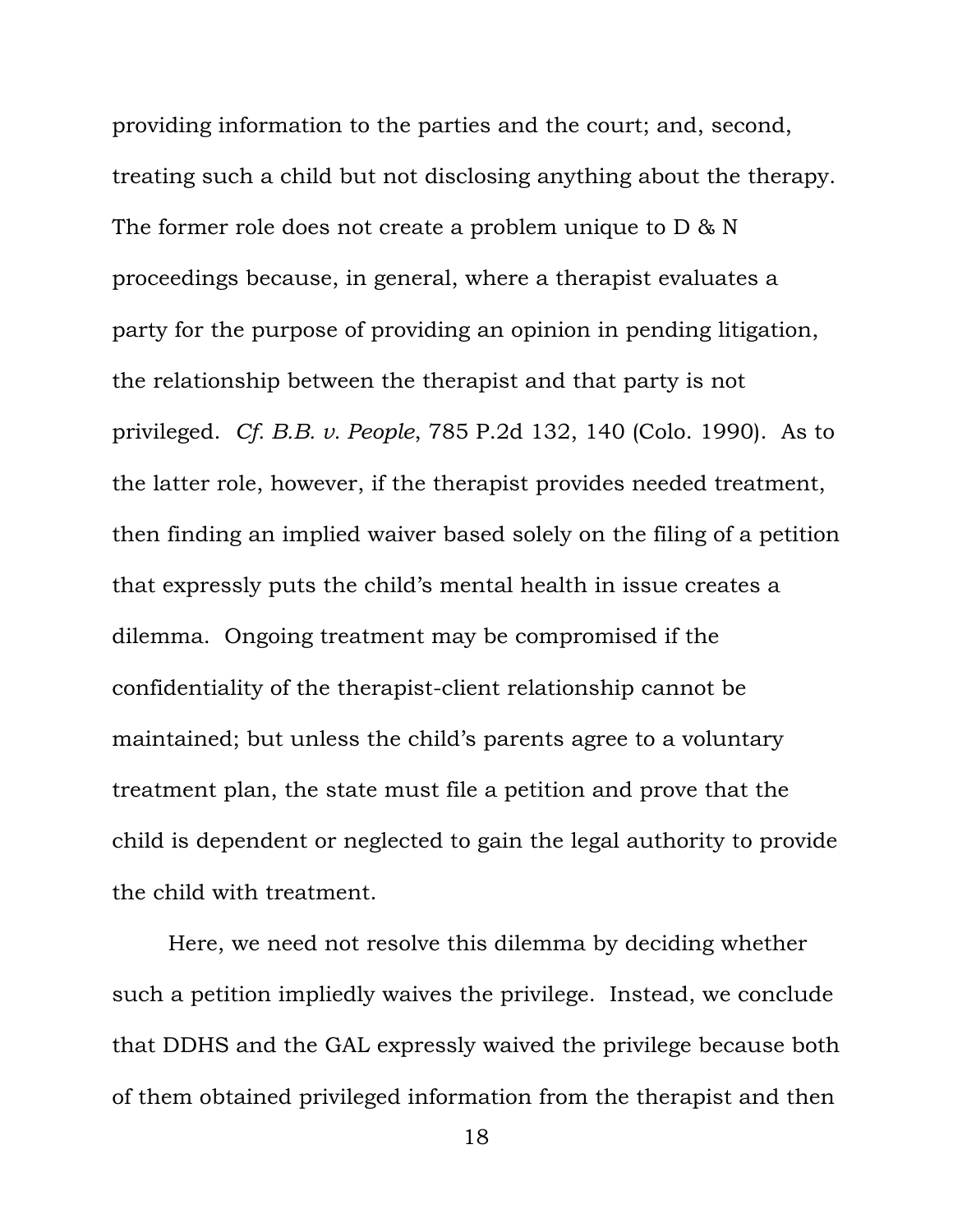disclosed that information to the court in advocating to terminate mother's parental rights. This conduct would waive the privilege, *see People in the Interest of E.H.*, 837 P.2d 284, subject only to whether at least one of them had the authority to do so.<sup>[1](#page-19-0)</sup>

Before addressing the authority of DDHS and the GAL, we consider the juvenile court's assumption that it could waive the privilege for the child, at least to a limited extent. Of course, the court can rule on privilege issues raised by a party. But we are unaware of any authority in Colorado allowing a court to act as or on behalf of a privilege holder. Further, doing so would create a potential conflict because the court could be required to rule on the scope of the waiver created by its own conduct.

We recognize that judicial authorization for limited disclosure of privileged information, without otherwise waiving the privilege,

i<br>Li

<span id="page-19-0"></span><sup>&</sup>lt;sup>1</sup> The juvenile court concluded that due to her tender years, the child could not waive the privilege, and we agree. If a child is not competent to act on her own behalf, then one who has been granted the authority to act for her may waive the privilege that would otherwise apply to the child's communications with her psychologist. *See, e.g., People v. Wittrein*, 221 P.3d 1076, 1083 (Colo. 2009) (guardian ad litem appointed by the trial court to represent the interests of the child in her mental health records determined that it was not in the child's best interests to waive her privilege as to the records).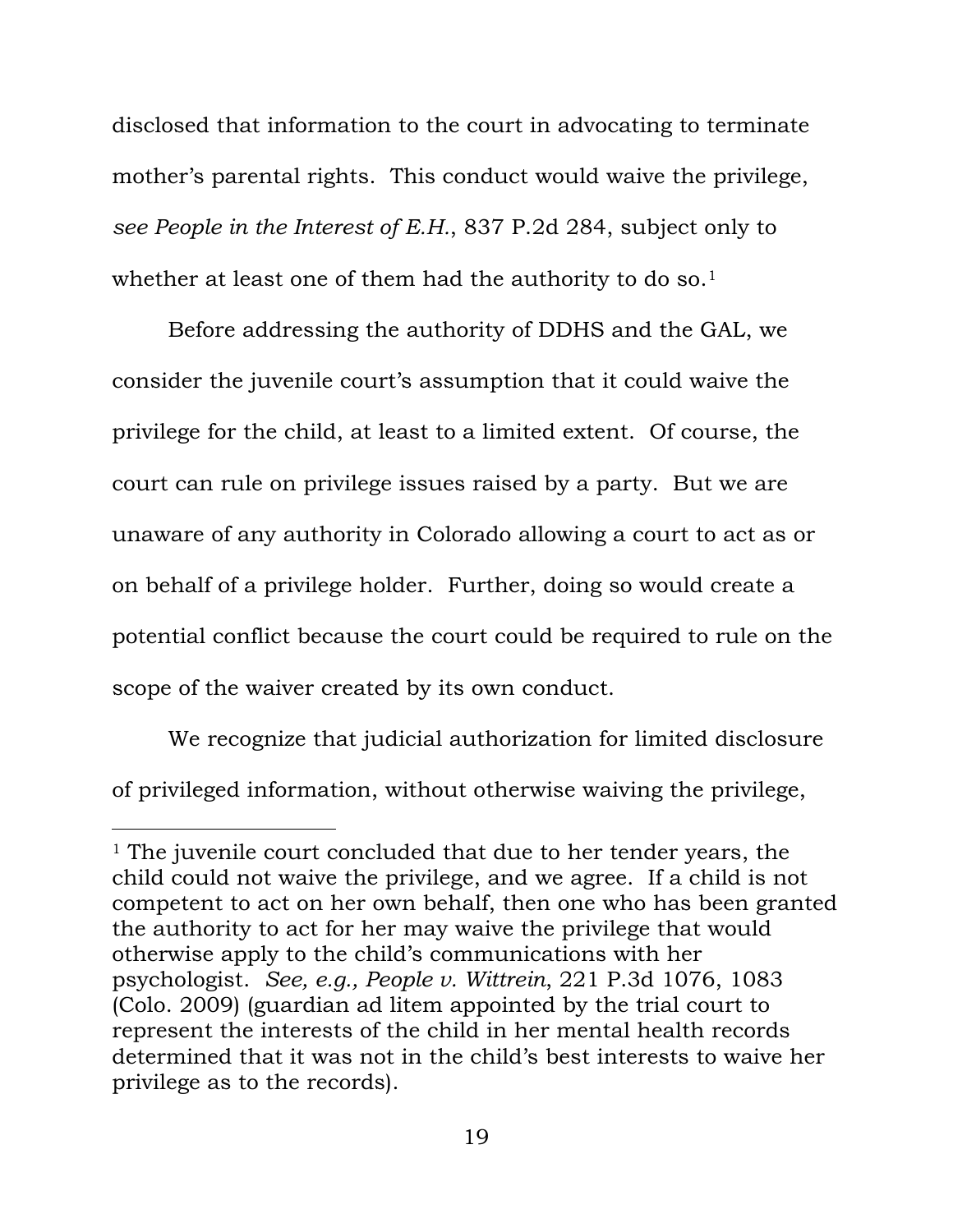could assist in identifying the resolution that furthers the child's best interests.[2](#page-20-0) But in Colorado, the psychotherapist-client privilege applies to any communication made by the client to the psychotherapist "in the course of professional employment." § 13- 90-107 $(1)(g)$ . The statute does not provide for even limited disclosure. Hence, where a psychotherapist has been employed to provide therapy to a child, we construe section 13-90-107(1)(g) to prohibit disclosure of all communications between the child and the therapist made in the course of the therapist's professional employment.

Further, here we resolve any possible doubt against the court's power to waive the privilege for the child because DDHS had general responsibility for protecting the child from further harm, and the GAL was responsible for representing the child's interests in the

i<br>Li

<span id="page-20-0"></span><sup>2</sup> *See In re Kristine W.*, 114 Cal. Rptr. 2d 369, 373-74 (Cal. Ct. App. 2001) (in juvenile dependency context, "therapy has a dual purpose – treatment of the child to ameliorate the effects of abuse or neglect and the disclosure of information from which reasoned recommendations and decisions regarding the child's welfare can be made"; thus, under California law, therapist could reveal "circumscribed information" to accomplish information-gathering goal of therapy, while child's confidential communications with therapist and details of the therapy remained privileged).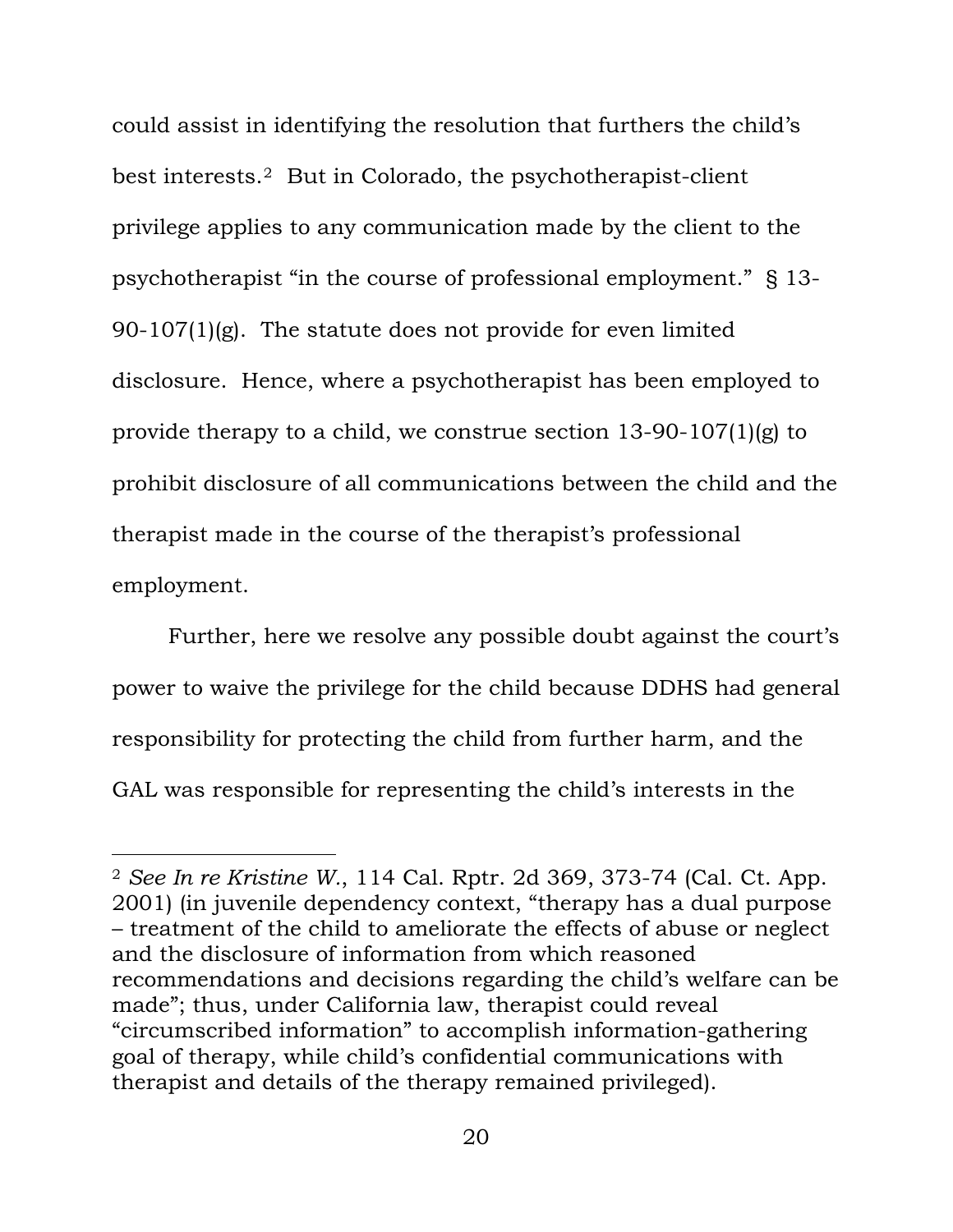legal proceeding. *See* § 19-3-203(3), C.R.S. 2010 ("The guardian ad litem shall be charged in general with the representation of the child's interests."); *L.G. v. People*, 890 P.2d at 654.

No Colorado case has decided whether, in a D & N proceeding, either the petitioning entity or a GAL has the authority to waive a child's privilege. To the extent that the juvenile court ruled they do not, we disagree as to the GAL, for two reasons.

First, in the context of ongoing litigation, such authority would be consistent with the broad powers of a GAL to "sue or defend" on behalf of an infant or incompetent person. *See* C.R.C.P. 17(c); *cf. Wittrein*, 221 P.3d at 1083. And in other jurisdictions, an existing or specially appointed GAL may determine whether the child's privilege should be asserted or waived where, as here, a parent is conflicted and the child is not sufficiently mature to make the decision. *See In re Berg*, 886 A.2d 980, 984-88 (N.H. 2005) (collecting cases).

Second, and more importantly, here the GAL did not present the court with a recommendation on express waiver. *See* § 19-3- 203(3) (powers of a GAL in a D & N proceeding include "mak[ing] recommendations to the court concerning the child's welfare").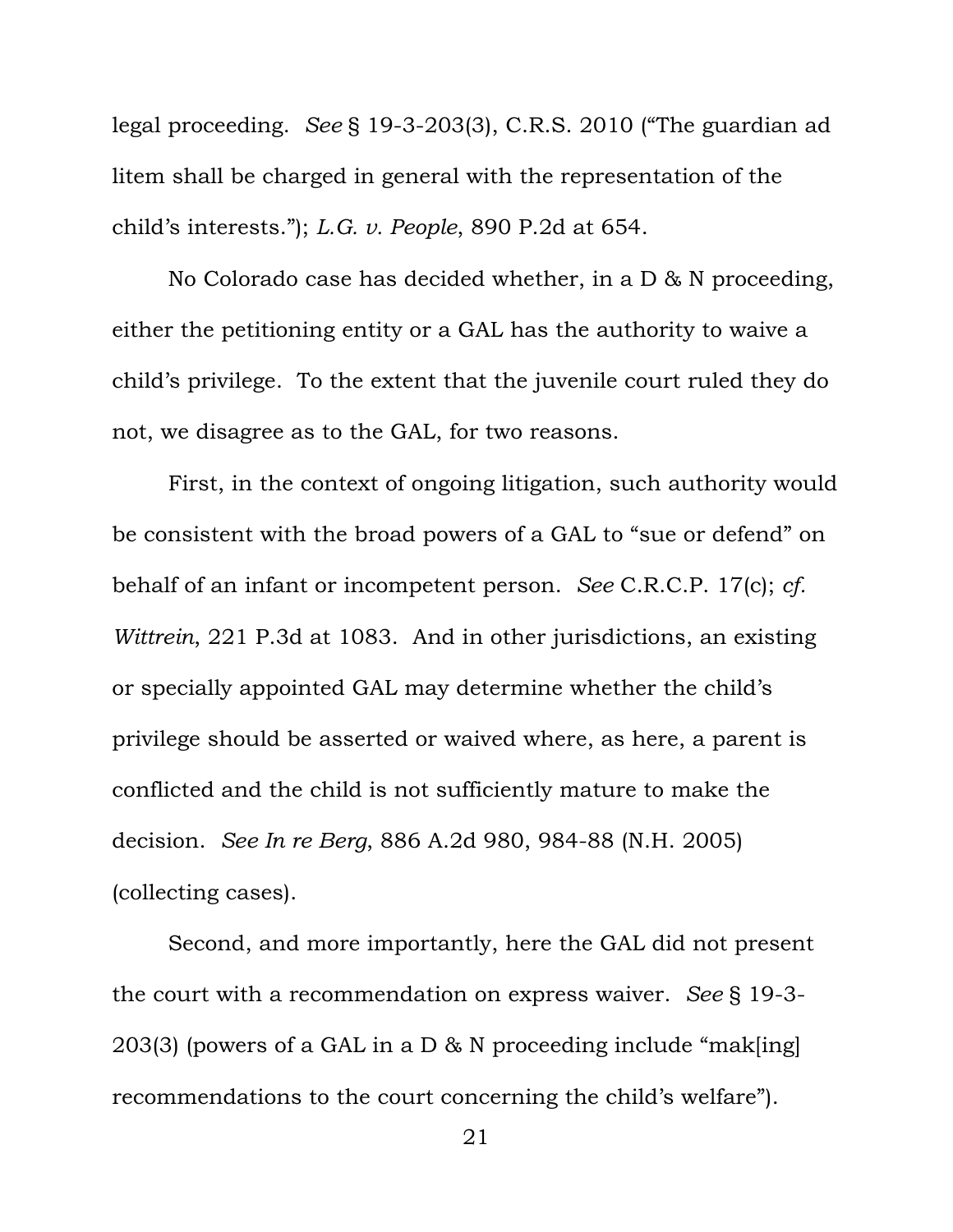Rather, we have concluded that the GAL's conduct in releasing the letter, if within her authority, constituted an implied waiver. We discern no basis on which to conclude that releasing the letter exceeded the GAL's authority under section 19-3-203(3), even if the ultimate and perhaps unintended consequence of a broader waiver was not in the child's best interests.

Here, the record does not show either disagreement between DDHS and the GAL over disclosing privileged information in the letter or prompt action by DDHS to preserve the privilege when faced with disclosure by the GAL. Thus, we need not and do not decide the separate authority of DDHS to preserve the privilege on the child's behalf notwithstanding contrary action of the GAL.

Having concluded that the privilege was validly waived, we turn to whether the juvenile court properly limited the waiver by denying mother access to the therapist's file. The court did not address either the GAL's unilateral disclosure of the therapist's letter or privileged information disclosed by DDHS beyond what the court had allowed, the scope of which is at best unclear. In any event, because privileged information from the therapist portrayed mother negatively, and this information was used by DDHS and the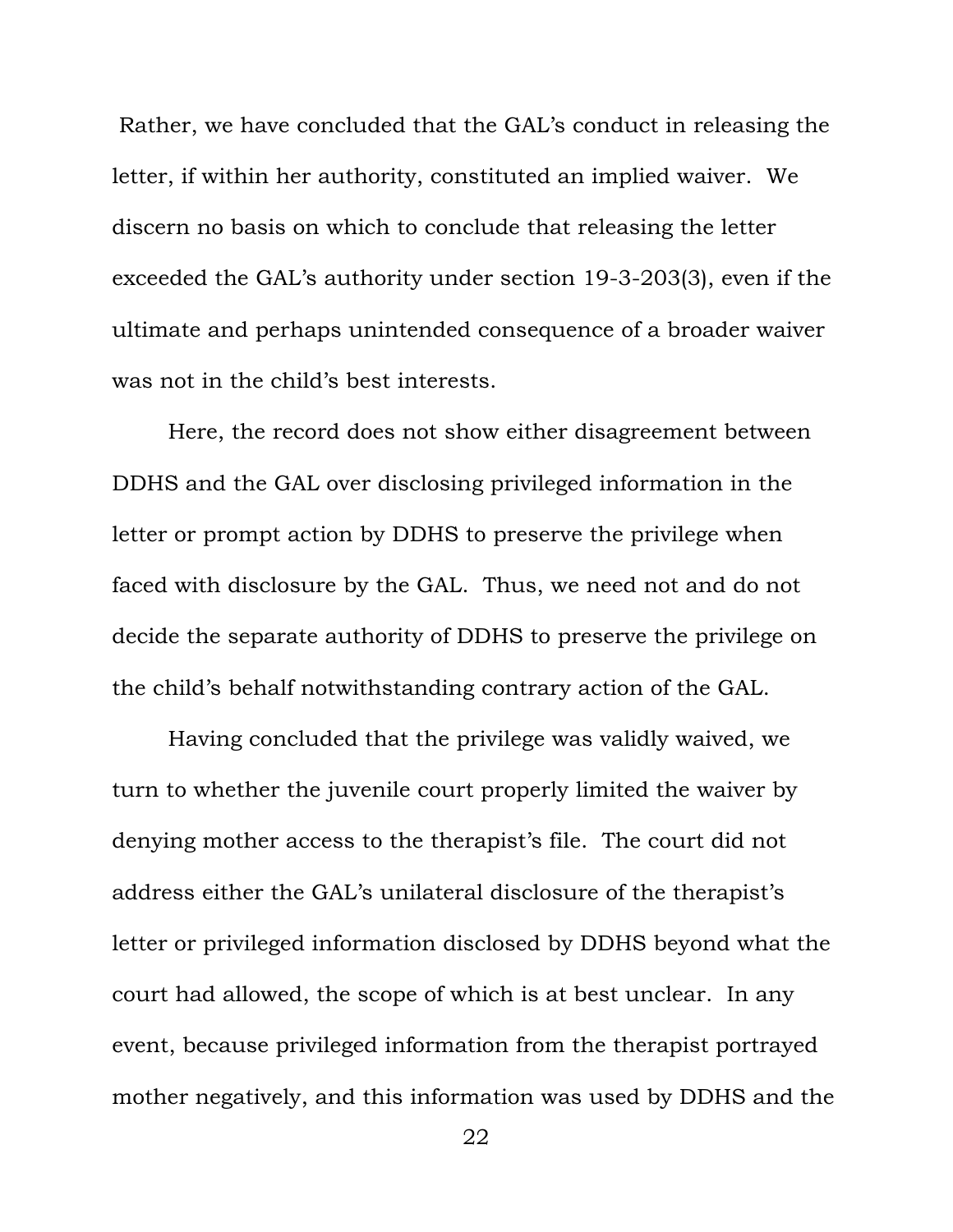GAL in seeking to terminate her parental rights, we further conclude that the court deprived mother of a fundamentally fair opportunity to protect those rights. *Cf. People v. Madera*, 112 P.3d 688, 691 (Colo. 2005) (defendant's ineffective assistance of counsel claim impliedly waives attorney-client privilege "to the extent necessary to give [his] opponent a fair opportunity to defend against it") (internal quotations omitted).

A privilege operates as an exception to Colorado's broad discovery rules. If an asserted privilege has been waived, then discovery is proper, subject to determining the scope of the waiver, in light of the circumstances of the case. *See Hartmann v. Nordin*, 147 P.3d 43, 49-53 (Colo. 2006) (where physician-patient privilege has been waived, the district court does not abuse its discretion in basing its discovery order on the relevancy of the information sought to a claim or defense).

Here, in our view, the waiver extended at least to all material in the therapist's filed that supported, related to, or contradicted the therapist's statements and opinions as presented in the February 18 letter and the therapist's testimony at the hearing. Nevertheless, we acknowledge the argument of DDHS and the GAL,

<sup>23</sup>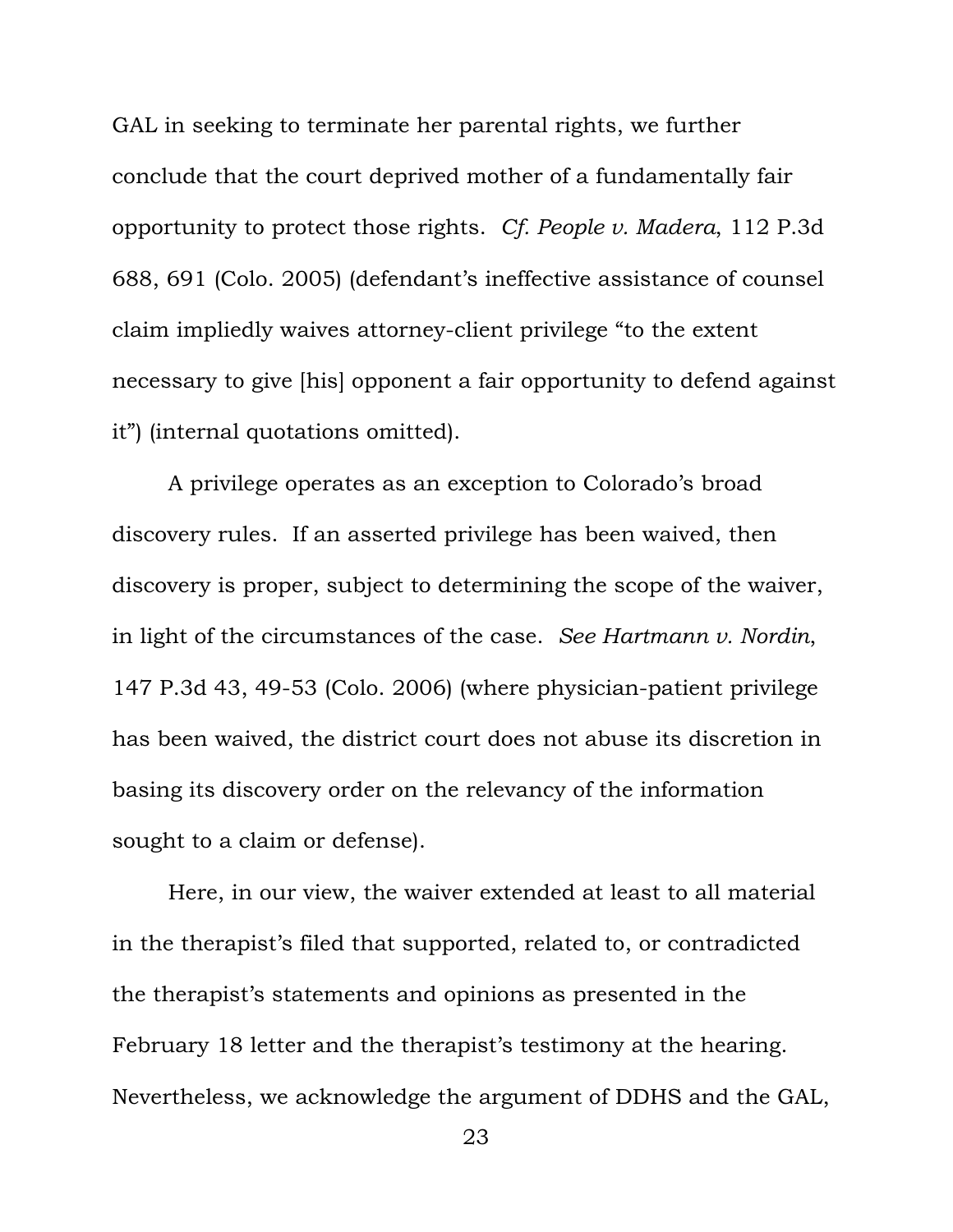on which the juvenile court made no finding, that disclosure of this information could be detrimental to the ongoing therapeutic relationship. Hence, on remand, the parties shall promptly confer and determine whether they can all agree to allow the court to decide the case on the basis of the evidence that remains after excluding all information from the therapist. Should they so agree, the court must make new findings based on the remaining evidence. But if they do not agree, mother is entitled to a new hearing to determine whether her parental rights should be terminated.

Before retrial, the court shall conduct an in-camera review of the therapist's file, which is not before us, to identify the portions of the file that we have held are discoverable. If mother contends that the scope of the waiver should be broader, or if any party contends that the court should consider testimony of the therapist relating to events following the original termination hearing, the court must consider such arguments and identify any additional portions of the file that it deems discoverable. Those portions of the file should be provided to mother, subject to any limitations that the court may order to preclude further dissemination of the materials. Having so